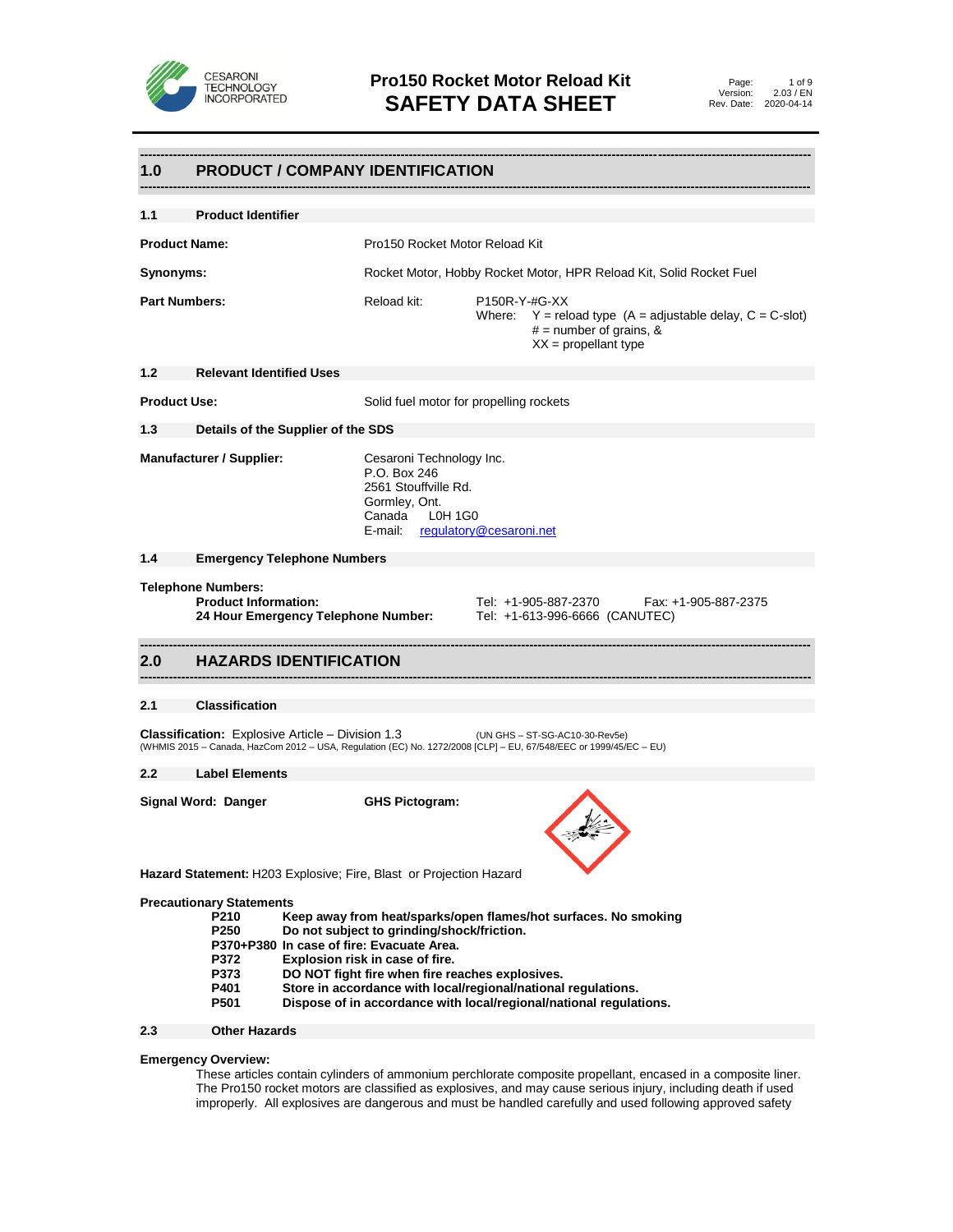

procedures under the direction of competent, experienced personnel in accordance with all applicable federal, state and local laws and regulations. Avoid inhaling exhaust products.

#### **Potential Health Effects:**

#### **Eye:**

 Not a likely route of exposure. May cause eye irritation. **Skin:**

Not a likely route of exposure. Low hazard for usual industrial/hobby handling.

#### **Ingestion:**

Not a likely route of exposure. **Inhalation:**

Not a likely route of exposure. May cause respiratory tract irritation. Do not inhale exhaust products.

**------------------------------------------------------------------------------------------------------------------------------------------------------------------**

#### **------------------------------------------------------------------------------------------------------------------------------------------------------------------ 3.0 COMPOSITION / INFORMATION ON INGREDIENTS**

**3.1 Substances n/a**

#### **3.2 Mixtures**

#### **3.2.1 Description of the Mixtures**

Propellant cylinders of ammonium perchlorate and powdered metals distributed in synthetic rubber

**3.2.2 Hazardous Ingredients**

#### **Propellant**

| Name        | CAS No.   | EC No.    | <b>REACH Registration</b><br>No. | $\%$<br>[weight] | <b>Classification according to</b><br><b>Regulation (EC) No. 1278/2008</b><br>(CLP) |
|-------------|-----------|-----------|----------------------------------|------------------|-------------------------------------------------------------------------------------|
| Ammonium    | 7790-98-9 | 232-235-1 |                                  | 40-85 %          | O: R9                                                                               |
| Perchlorate |           |           |                                  |                  | R44                                                                                 |
| Metal       |           |           |                                  | $1-45%$          |                                                                                     |
| Powders     |           |           |                                  |                  |                                                                                     |
| Synthetic   |           |           |                                  | $10-30%$         | Not Classified                                                                      |
| Rubber      |           |           |                                  |                  |                                                                                     |

#### **------------------------------------------------------------------------------------------------------------------------------------------------------------------ 4.0 FIRST AID MEASURES**

#### **4.1 Description of First Aid Measures**

#### **4.1.1 General Information**

Burns received from lit propellant may be treated as regular burns, following normal first aid procedures.

**------------------------------------------------------------------------------------------------------------------------------------------------------------------**

#### **4.1.2 Following Inhalation**

Remove from exposure to fresh air immediately. If not breathing, give artificial respiration. If breathing is difficult, give oxygen. Get medical aid.

#### **4.1.3 Following Skin Contact**

Most people will not react to skin contact. If there is any sign of skin reaction or irritation, flush skin with plenty of soap and water for at least 15 minutes while removing contaminated clothing and shoes. Get medical aid if irritation develops or persists.

#### **4.1.4 Following Eye Contact**

Immediately flush eyes with plenty of water for at least 15 minutes, occasionally lifting the upper and lower eyelids. Get medical aid.

#### **4.1.5 Following Ingestion**

Do NOT induce vomiting. If conscious and alert, rinse mouth and drink 2-4 cupfuls of milk or water.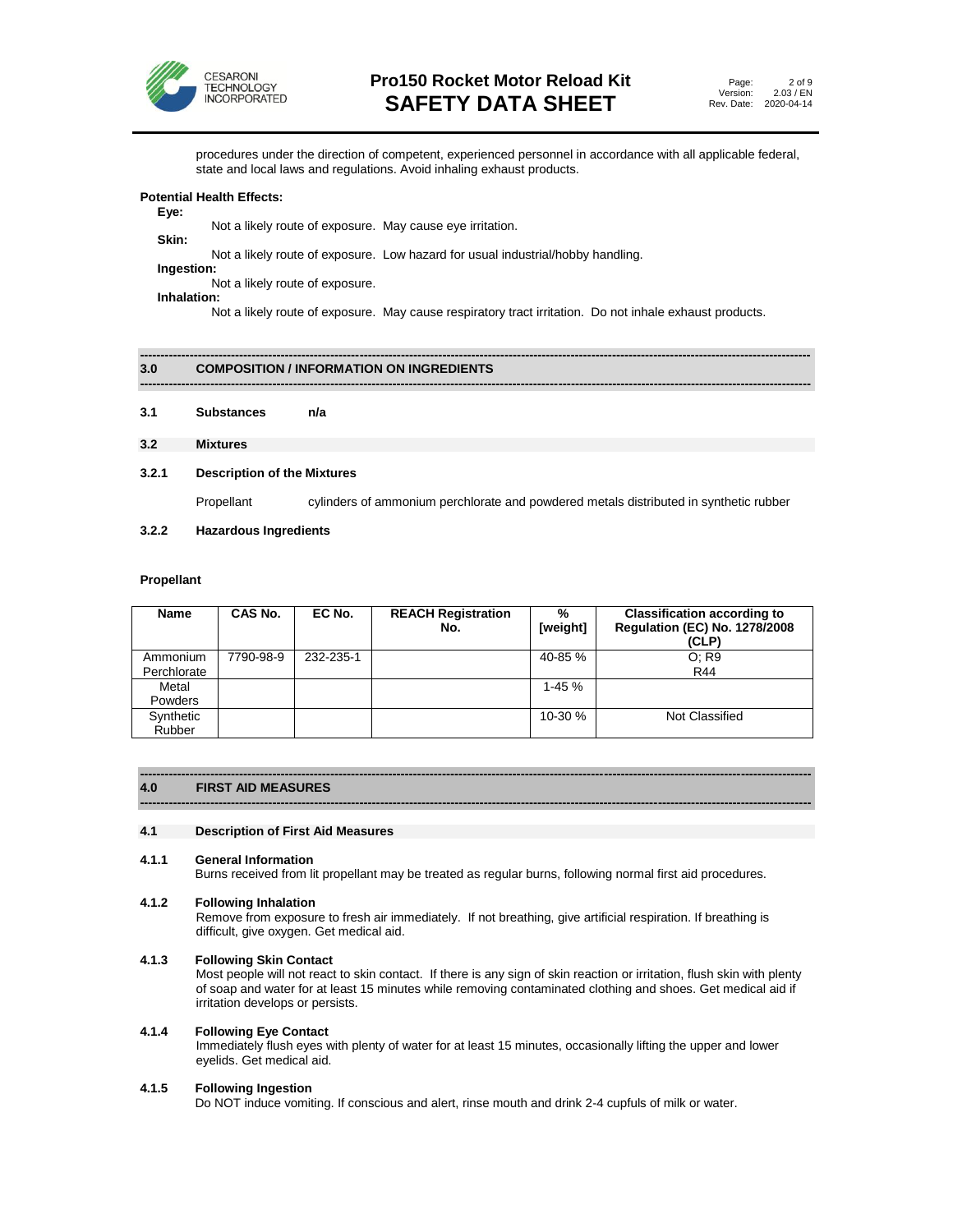

| 4.1.6<br>4.2 | <b>Self-Protection of the First Aider</b><br>Avoid inhaling exhaust products.<br>Most Important Symptoms and Effects, both acute and delayed                                                                                                                                                                                                                                             |                                                                                                           |  |
|--------------|------------------------------------------------------------------------------------------------------------------------------------------------------------------------------------------------------------------------------------------------------------------------------------------------------------------------------------------------------------------------------------------|-----------------------------------------------------------------------------------------------------------|--|
|              |                                                                                                                                                                                                                                                                                                                                                                                          |                                                                                                           |  |
| 4.2.1        | Symptoms:<br>Skin rash                                                                                                                                                                                                                                                                                                                                                                   |                                                                                                           |  |
| 4.2.2        | Effects:                                                                                                                                                                                                                                                                                                                                                                                 | Continued rash may indicate sensitivity to ammonium perchlorate composite propellant                      |  |
| 4.3          |                                                                                                                                                                                                                                                                                                                                                                                          | Indication of any immediate medical attention and special treatment needed                                |  |
| 4.3.1        | Notes for the doctor:<br>Treat with regular procedures                                                                                                                                                                                                                                                                                                                                   |                                                                                                           |  |
| 4.3.2        | <b>Special Treatment:</b><br>No special treatments required                                                                                                                                                                                                                                                                                                                              |                                                                                                           |  |
| 5.0          | <b>FIRE FIGHTING MEASURES</b>                                                                                                                                                                                                                                                                                                                                                            |                                                                                                           |  |
| 5.1          | <b>Extinguishing Media</b>                                                                                                                                                                                                                                                                                                                                                               |                                                                                                           |  |
| 5.1.1        | Suitable Extinguishing Media<br>In case of fire, use water, dry chemical, chemical foam, or alcohol-resistant foam to contain surrounding fire.                                                                                                                                                                                                                                          |                                                                                                           |  |
| 5.1.2        | <b>Unsuitable Extinguishing Media</b><br>None                                                                                                                                                                                                                                                                                                                                            |                                                                                                           |  |
| 5.2          | Special Hazards Arising from the Substance or Mixture                                                                                                                                                                                                                                                                                                                                    |                                                                                                           |  |
| 5.2.1        | <b>Hazardous Combustion Products</b><br>During a fire, irritating and highly toxic gases, including hydrochloric acid, may be generated by thermal<br>decomposition or combustion.                                                                                                                                                                                                       |                                                                                                           |  |
| 5.3          | <b>Advice for Fire Fighters</b>                                                                                                                                                                                                                                                                                                                                                          |                                                                                                           |  |
|              | Keep all persons and hazardous materials away. It is physically impossible to extinguish burning propellant.<br>Allow it to burn out and prevent flames from spreading to surrounding areas. Avoid breathing exhaust products<br>As in any fire, wear a self-contained breathing apparatus in pressure-demand, MSHA/NIOSH (approved or<br>equivalent), and full protective gear.         |                                                                                                           |  |
| 5.4          | <b>Additional Information</b>                                                                                                                                                                                                                                                                                                                                                            |                                                                                                           |  |
|              | These articles burn rapidly and generate a significant flame for a short period of time. Black powder is a<br>deflagrating explosive. It is very sensitive to flame and spark and can also be ignited by friction and impact.<br>When ignited unconfined, it burns with explosive violence and will explode if ignited under even slight<br>confinement. Do not inhale exhaust products. |                                                                                                           |  |
| 6.0          | <b>ACCIDENTAL RELEASE MEASURES</b>                                                                                                                                                                                                                                                                                                                                                       |                                                                                                           |  |
|              |                                                                                                                                                                                                                                                                                                                                                                                          |                                                                                                           |  |
| 6.1          |                                                                                                                                                                                                                                                                                                                                                                                          | Personal precautions, protective equipment and emergency procedures                                       |  |
| 6.1.1        | For non-emergency personnel<br>Protective equipment:                                                                                                                                                                                                                                                                                                                                     | If no source of ignition present, no special PPE is required.                                             |  |
|              | <b>Emergency procedures:</b>                                                                                                                                                                                                                                                                                                                                                             | Replace articles in packaging and boxes and seal securely. Sweep or<br>scoop up using non-sparking tools. |  |
| 6.1.2        | For emergency responders<br>Personal protective equipment:                                                                                                                                                                                                                                                                                                                               | If no source of ignition present, no special PPE is required.                                             |  |

**6.2 Environmental precautions**

Be sure to sweep or scoop up complete spill.

**6.3 Methods and material for containment and cleaning up**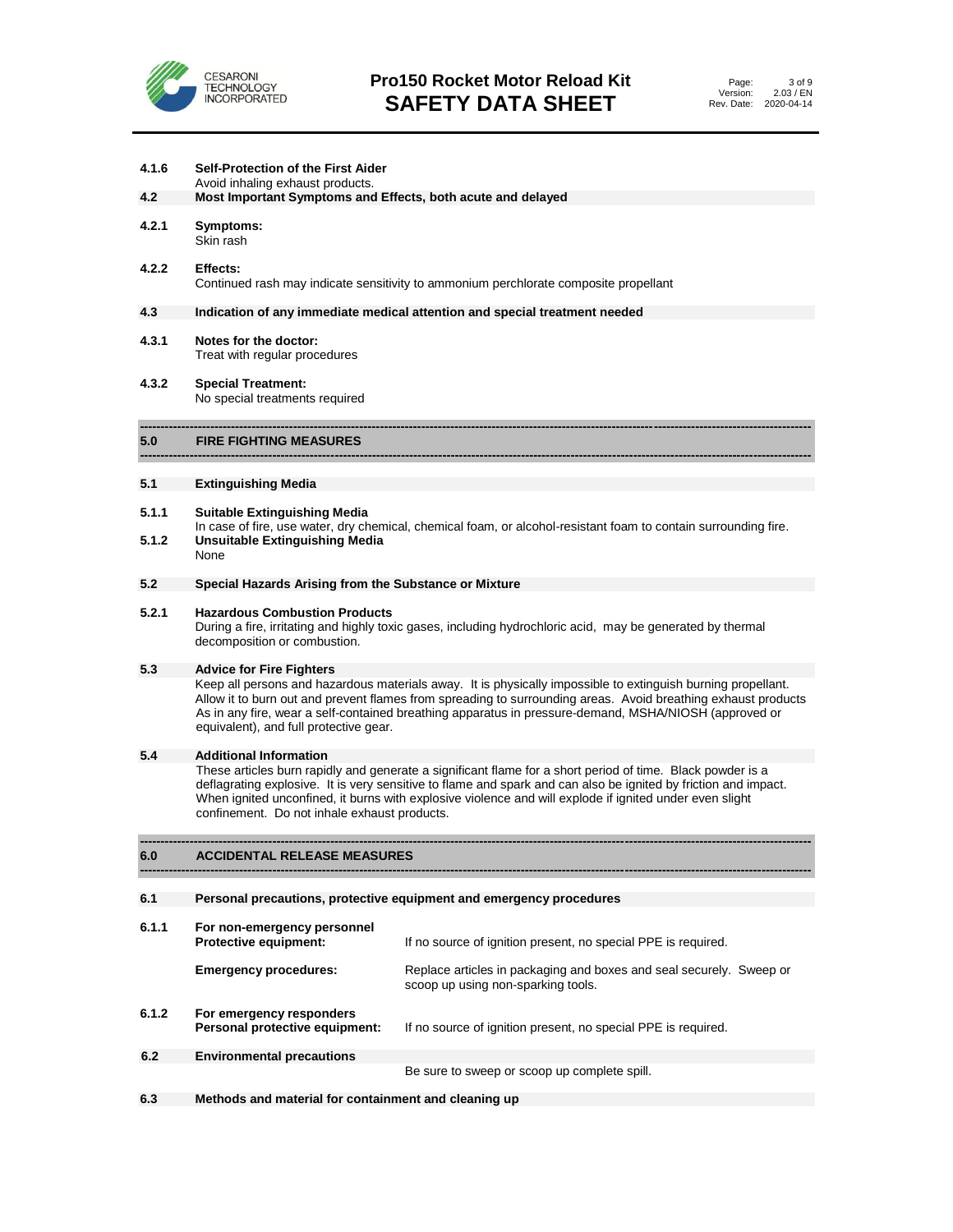

| Page:      | 4 of 9     |
|------------|------------|
| Version:   | 2.03 / EN  |
| Rev. Date: | 2020-04-14 |

| 6.3.1 | For containment:                                                                                                                                                                                                                                      |  | Prevent reload kits from contaminating surface and ground water.<br>If black powder spills, prevent wind from carrying particles away.                                                                                                                                                             |  |  |
|-------|-------------------------------------------------------------------------------------------------------------------------------------------------------------------------------------------------------------------------------------------------------|--|----------------------------------------------------------------------------------------------------------------------------------------------------------------------------------------------------------------------------------------------------------------------------------------------------|--|--|
| 6.3.2 | For cleaning up:                                                                                                                                                                                                                                      |  | Clean up spills immediately. Replace articles in packaging and boxes<br>and seal securely. Sweep or scoop up using non-sparking tools.                                                                                                                                                             |  |  |
| 6.3.3 | <b>Other information:</b><br>None                                                                                                                                                                                                                     |  |                                                                                                                                                                                                                                                                                                    |  |  |
| 6.4   | Reference to other sections                                                                                                                                                                                                                           |  | See section 13 for disposal procedures.                                                                                                                                                                                                                                                            |  |  |
| 6.5   | <b>Additional information:</b>                                                                                                                                                                                                                        |  | None                                                                                                                                                                                                                                                                                               |  |  |
| 7.0   | <b>HANDLING AND STORAGE</b>                                                                                                                                                                                                                           |  |                                                                                                                                                                                                                                                                                                    |  |  |
| 7.1   | Precautions for safe handling                                                                                                                                                                                                                         |  |                                                                                                                                                                                                                                                                                                    |  |  |
| 7.1.1 | <b>Protective measures:</b><br>Advice on safe handling:                                                                                                                                                                                               |  | Do not get in eyes, on skin or on clothing. Do not taste or<br>swallow. Avoid prolonged or repeated contact with skin. Follow<br>manufacturer's instructions for use.                                                                                                                              |  |  |
|       | Fire preventions:<br>Aerosol and dust generation preventions:<br>Environmental precautions:                                                                                                                                                           |  | Keep away from sources of heat or ignition.<br>n/a<br>Store in a cool, dry place.                                                                                                                                                                                                                  |  |  |
| 7.1.2 | Advice on general occupational hygiene                                                                                                                                                                                                                |  |                                                                                                                                                                                                                                                                                                    |  |  |
| 7.2   | Conditions for safe storage, including any incompatibilities<br>Technical measures & storage conditions:<br>Packaging materials:<br>Hints on storage assembly:<br>Storage class:<br>Materials to avoid:<br>Further information on storage conditions: |  | Store in a cool, dry place, away from sources of heat or ignition.<br>Store in original packaging until immediately before use.<br>Requirements for storage rooms and vessels: Store in accordance with local requirements for explosives.<br>n/a<br>n/a<br>Do not store with combustibles.<br>n/a |  |  |
| 7.3   | Specific end uses                                                                                                                                                                                                                                     |  |                                                                                                                                                                                                                                                                                                    |  |  |
|       | Recommendations:<br>Specific end uses:                                                                                                                                                                                                                |  | Use as per supplied instructions.<br>Use in accordance with national regulations for High Power<br>Rocketry.                                                                                                                                                                                       |  |  |
| 8.0   | EXPOSURE CONTROLS / PERSONAL PROTECTION                                                                                                                                                                                                               |  |                                                                                                                                                                                                                                                                                                    |  |  |
| 8.1   | <b>Control Parameters</b>                                                                                                                                                                                                                             |  |                                                                                                                                                                                                                                                                                                    |  |  |
| 8.1.1 | <b>Occupational Exposure Limits</b><br>No occupational exposure limits listed                                                                                                                                                                         |  |                                                                                                                                                                                                                                                                                                    |  |  |
| 8.1.2 | <b>Biological Limit Values</b><br>No biological limits listed                                                                                                                                                                                         |  |                                                                                                                                                                                                                                                                                                    |  |  |
| 8.1.3 | <b>Exposure Limits at Intended Use</b>                                                                                                                                                                                                                |  |                                                                                                                                                                                                                                                                                                    |  |  |
| 8.1.4 | <b>DNEL/PNEC Values</b>                                                                                                                                                                                                                               |  |                                                                                                                                                                                                                                                                                                    |  |  |

Ammonium Perchlorate

Long term exposure – inhalation – systemic effects  $DNEL = 0.28$  mg/m<sup>3</sup>

No PNEC values listed.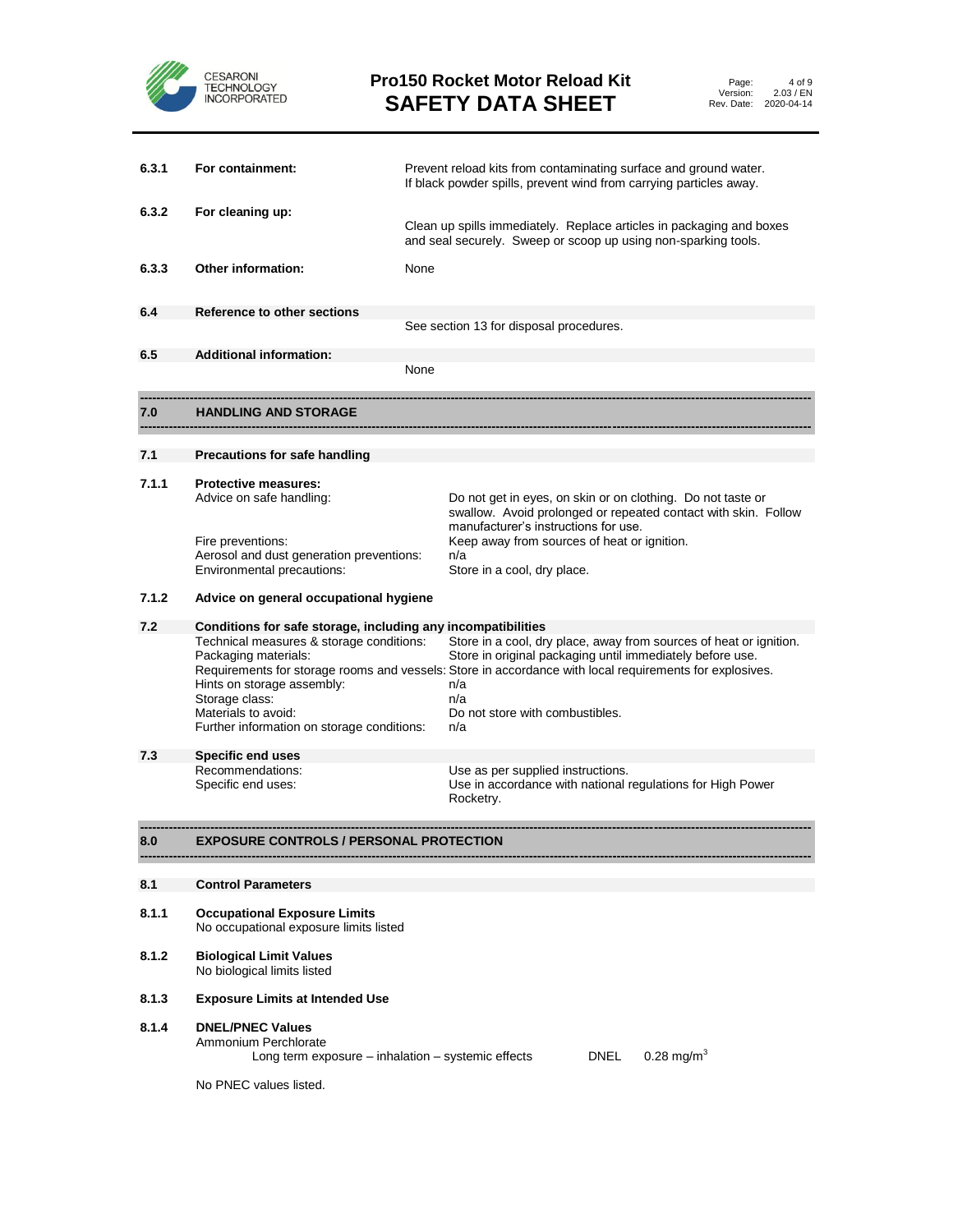

#### **8.1.5 Risk management measures according to used control banding approach** Employ good industrial hygiene practices.

#### **8.2 Exposure Controls**

#### **8.2.1 Appropriate Engineering Controls**

Use adequate explosion proof ventilation to keep airborne concentrations low. All equipment and working surfaces must be grounded.

## **8.2.2 Personal Protective Equipment**

#### **8.2.2.1 Eye/Face Protection**

Wear appropriate protective eyeglasses or chemical safety goggles as described by OSHA's eye and face protection regulations in 29 CFR 1910.133 or European Standard EN166.

#### **8.2.2.2 Skin Protection**

Clothing should be appropriate for handling pyrotechnic substances.<br>8.2.2.3 Respiratory protection

- **8.2.2.3 Respiratory protection** A respirator is not typically necessary.
- **8.2.2.4 Thermal Hazards**

Burning propellant and/or black powder can cause severe burns. Follow supplied instructions.

**------------------------------------------------------------------------------------------------------------------------------------------------------------------**

#### **8.2.3 Environmental Exposure Controls**

#### **8.2.4 Consumer Exposure Controls**

Follow supplied instructions.

#### **------------------------------------------------------------------------------------------------------------------------------------------------------------------ 9.0 PHYSICAL AND CHEMICAL PROPERTIES**

#### **9.1 Information on Basic Physical and Chemical Properties**

#### **9.1.1 Appearance**

| <b>Physical State:</b>                 | solid                                 |
|----------------------------------------|---------------------------------------|
| Appearance:                            | rubber cylinders inside plastic parts |
| Odour:                                 | none                                  |
| Odour Threshold:                       | Not available.                        |
| pH:                                    | Not available.                        |
| Vapour Pressure:                       | Not available.                        |
| Vapour Density:                        | Not available.                        |
| Viscosity:                             | Not available.                        |
| <b>Evaporation Rate:</b>               | Not available.                        |
| Boiling Point:                         | Not available.                        |
| Freezing/Melting Point:                | Not available.                        |
| Coefficient of water/oil distribution: | Not available.                        |
| Autoignition Temperature:              | $280^{\circ}$ C                       |
| Flash Point:                           | Not available.                        |
| Explosion Limits, lower (LEL):         | Not available.                        |
| Explosion Limits, upper (UEL):         | Not available.                        |
| Sensitivity to Mechanical Impact:      | see section 9.2                       |
| Sensitivity to Static Discharge:       | Not Available                         |
| Decomposition Temperature:             | $>400^{\circ}$ C                      |
| Solubility in water:                   | Not available                         |
| Specific Gravity/Density:              | Propellant = $1.34 - 1.83$            |
| Molecular Formula:                     | Not applicable                        |
| Molecular Weight:                      | Not applicable.                       |

#### **9.2 Other Information**

| <b>Safety Characteristics</b> | <b>Method</b>                                              | Value / Result     |
|-------------------------------|------------------------------------------------------------|--------------------|
|                               |                                                            |                    |
| Sensitiveness to Impact       | UN Series $3(a)(i)$ – Bureau of Explosives Impact machine  | "+", positive      |
| Sensitiveness to Impact       | UN Series $3(a)(v)$ – Modified Type 12 Impact Tool         | $H50 = 27$ cm      |
| Sensitiveness to Friction     | UN Series 3 (b)(i) - BAM Friction Apparatus                | 60N, "+", positive |
| <b>Thermal Stability</b>      | UN Series 3 (c) - Thermal Stability Test at $75^{\circ}$ C | "-", negative      |
| Response to Fire              | UN Series 3 (d) - Small Scale Burning Test                 | "-", negative      |
| <b>Thermal Stability</b>      | UN Series 4 (a) - Thermal Stability Test                   | "-", negative      |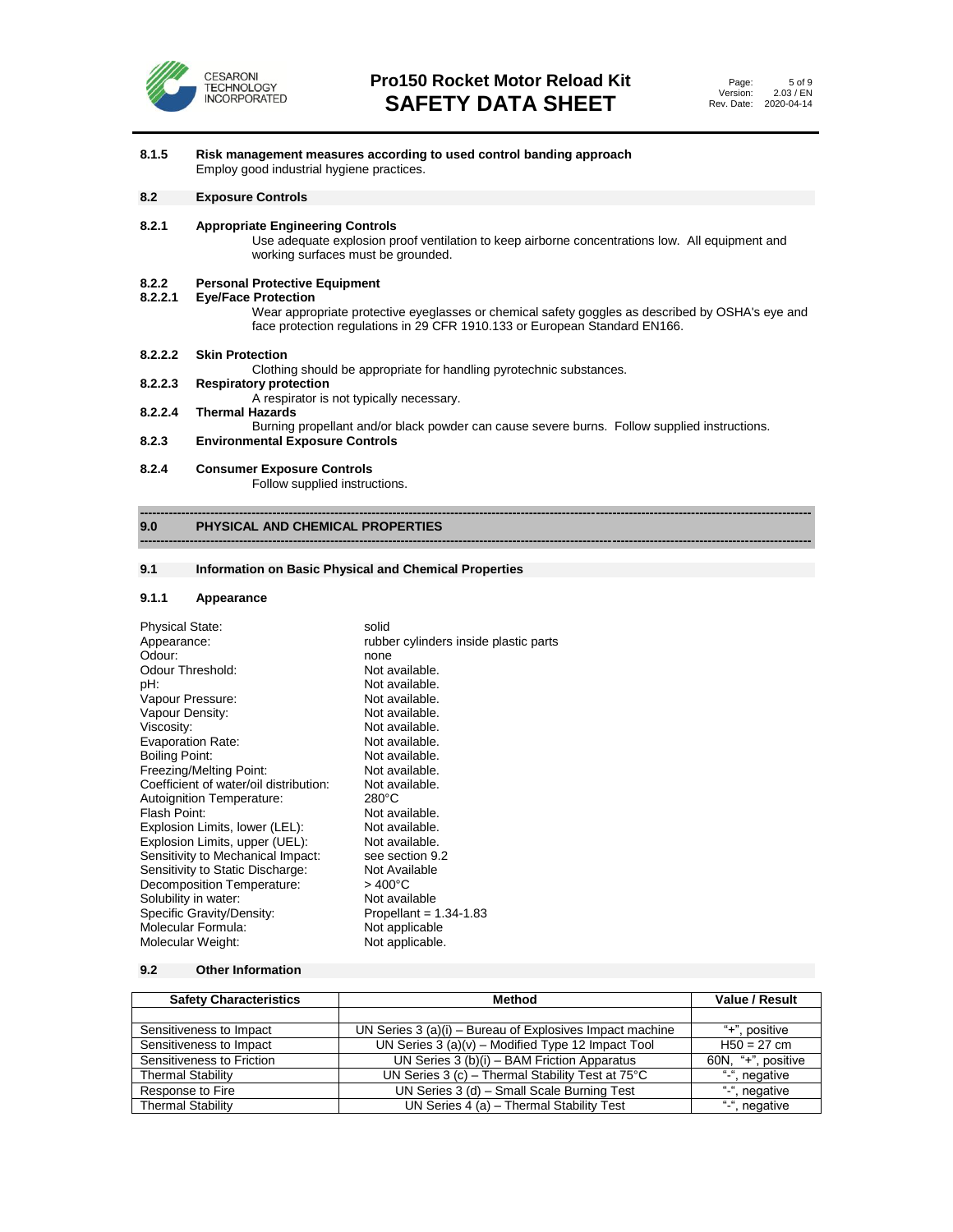

## **Pro150 Rocket Motor Reload Kit SAFETY DATA SHEET**

|                                                             | Danger from Dropping                                                                                                                                                                                |                                                                           | UN Series $4(b) - 12m$ Drop Test                                                                                                                                     |                                              | "-", negative |
|-------------------------------------------------------------|-----------------------------------------------------------------------------------------------------------------------------------------------------------------------------------------------------|---------------------------------------------------------------------------|----------------------------------------------------------------------------------------------------------------------------------------------------------------------|----------------------------------------------|---------------|
| Mass Explosion (single package)<br>Mass Explosion (bonfire) |                                                                                                                                                                                                     | UN Series 6 (a) - Single Package Test<br>UN Series $6$ (c) - Bonfire Test |                                                                                                                                                                      | No mass explosion<br>No mass explosion       |               |
|                                                             | <b>STABILITY AND REACTIVITY</b>                                                                                                                                                                     |                                                                           |                                                                                                                                                                      |                                              |               |
| 10.0                                                        |                                                                                                                                                                                                     |                                                                           |                                                                                                                                                                      |                                              |               |
| 10.1                                                        | <b>Reactivity</b>                                                                                                                                                                                   |                                                                           |                                                                                                                                                                      |                                              |               |
| 10.2                                                        | <b>Chemical Stability</b><br>Under storage at normal ambient temperatures (minus $40^{\circ}$ C to + $40^{\circ}$ C), the product is stable.                                                        |                                                                           |                                                                                                                                                                      |                                              |               |
| 10.3                                                        | <b>Possibility of Hazardous Reactions</b>                                                                                                                                                           | Hazardous polymerization will not occur.                                  |                                                                                                                                                                      |                                              |               |
| 10.4                                                        | <b>Conditions to Avoid</b>                                                                                                                                                                          | Heat, static electricity, friction, impact                                |                                                                                                                                                                      |                                              |               |
| 10.5                                                        | <b>Incompatible Materials</b>                                                                                                                                                                       | Combustible or flammable materials, explosive materials                   |                                                                                                                                                                      |                                              |               |
| 10.6                                                        | <b>Hazardous Decomposition Products</b>                                                                                                                                                             | Oxides of Nitrogen, hydrochloric acid                                     |                                                                                                                                                                      |                                              |               |
| 11.0                                                        | <b>TOXICOLOGICAL INFORMATION</b>                                                                                                                                                                    |                                                                           |                                                                                                                                                                      |                                              |               |
| 11.1                                                        | <b>Information on Toxicological Effects</b>                                                                                                                                                         |                                                                           |                                                                                                                                                                      |                                              |               |
| 11.1.1                                                      | <b>Substances</b>                                                                                                                                                                                   | not applicable                                                            |                                                                                                                                                                      |                                              |               |
| 11.1.2                                                      | <b>Mixtures</b>                                                                                                                                                                                     |                                                                           |                                                                                                                                                                      |                                              |               |
|                                                             | (a) Acute toxicity<br>(b) Irritation<br>(c) Corrosivity<br>(d) Sensitisation<br>(e) Repeated dose toxicity<br>Carcinogenicity<br>(f)<br><b>Mutagemicity</b><br>(g)<br>(h) Toxicity for reproduction |                                                                           | no data available<br>no data available<br>no data available<br>no data available<br>no data available<br>no data available<br>no data available<br>no data available |                                              |               |
| 11.2                                                        | <b>Other Information</b>                                                                                                                                                                            |                                                                           |                                                                                                                                                                      |                                              |               |
| <b>Exposure Limits:</b>                                     |                                                                                                                                                                                                     |                                                                           |                                                                                                                                                                      |                                              |               |
| Propellant                                                  |                                                                                                                                                                                                     |                                                                           |                                                                                                                                                                      |                                              |               |
| Ingredient Name                                             |                                                                                                                                                                                                     | CAS Number                                                                | OSHA PEL<br>________________                                                                                                                                         | ACGIH TLV<br>------------------              |               |
| metal powder<br><b>Synthetic Rubber</b>                     | Ammonium Perchlorate                                                                                                                                                                                | 7790-98-9                                                                 | not established<br>varies<br>not established                                                                                                                         | not established<br>varies<br>not established |               |

#### **12.0 ECOLOGICAL INFORMATION**

| 12.1 | <b>Toxicity</b>                      | No Data Available |
|------|--------------------------------------|-------------------|
| 12.2 | <b>Persistence and Degradability</b> | No Data Available |
| 12.3 | <b>Bioaccumulative Potential</b>     | No Data Available |

- 
- **12.4 Mobility in Soil 12.5 Results of PBT and vPvB Assessment No Data Available Results of PBT and vPvB Assessment**

**------------------------------------------------------------------------------------------------------------------------------------------------------------------**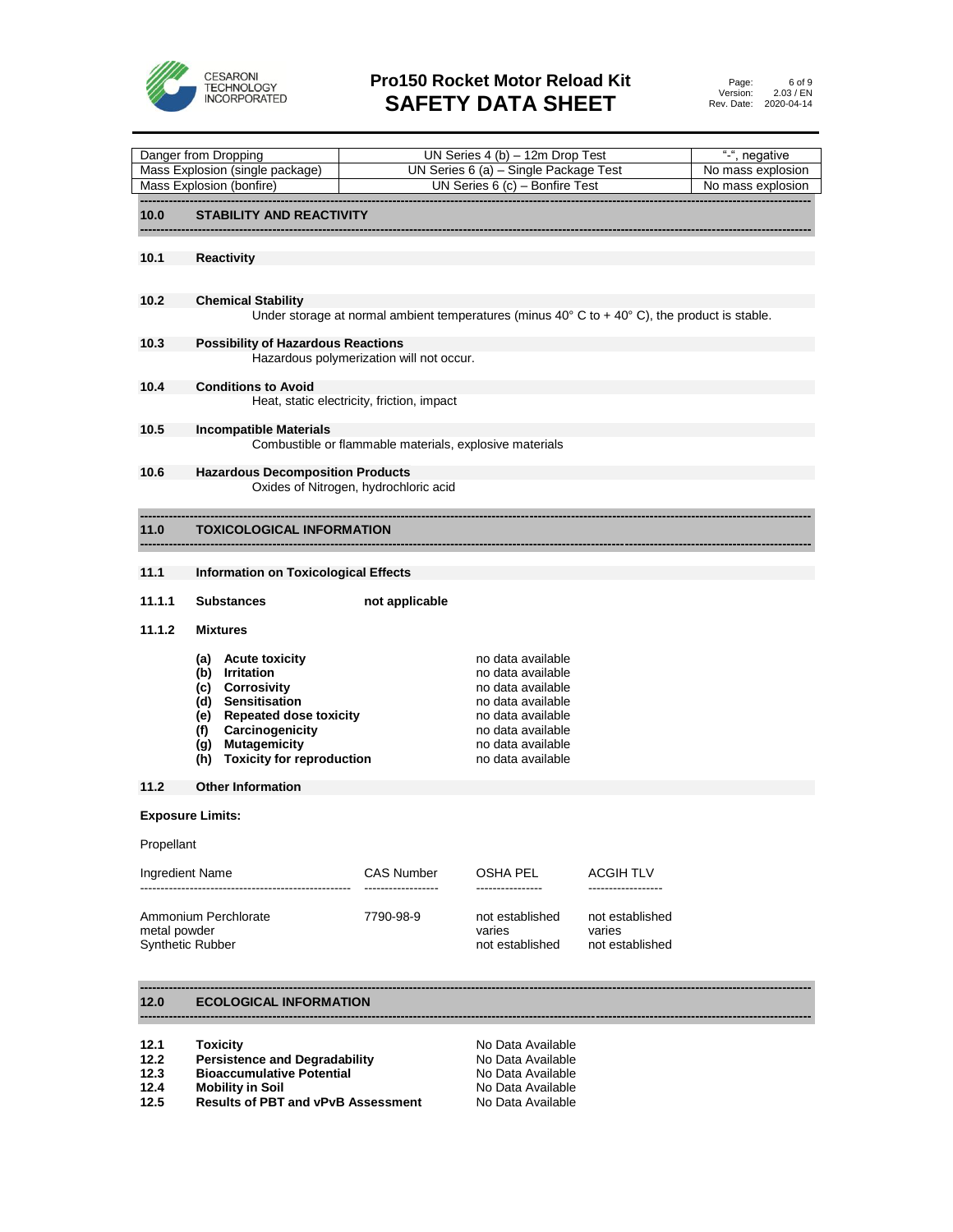

**12.6 Other Adverse Effects The substance has a very low global warming potential.** 

#### **------------------------------------------------------------------------------------------------------------------------------------------------------------------ 13.0 DISPOSAL CONSIDERATIONS**

## **13.1 Waste Treatment Methods**

#### **13.1.1 Product/Packaging Disposal**

Pack firmly in hole in ground with nozzle pointing up. Ignite motor electrically from a safe distance and wait 5 minutes before approaching. Dispose of spent components in inert trash. Dispose of used packaging materials in inert trash.

#### **13.1.2 Waste Treatment Options**

Propellant should be burned before disposal.

#### **13.1.3 Other Disposal Recommendations**

Consult local regulations about disposal of explosive materials.

**13.2 Additional Information** None

#### **14.0 TRANSPORT INFORMATION**

|                              | <b>Land Transport</b><br>(ADR/RID) | <b>Inland Waterway</b><br><b>Transport (AND)</b> | Sea<br><b>Transport</b><br>(IMDG) | <b>Air Transport</b><br>(ICAO-TI/IATA-<br>DGR) |
|------------------------------|------------------------------------|--------------------------------------------------|-----------------------------------|------------------------------------------------|
|                              |                                    |                                                  |                                   |                                                |
| 14.1 UN No.                  |                                    | <b>UN 0186</b>                                   |                                   |                                                |
| 14.2 UN Proper Shipping Name | <b>Rocket Motors</b>               |                                                  |                                   |                                                |
| 14.3 Transport Hazard Class  |                                    | 1.3 C                                            |                                   |                                                |
| 14.4 Packing Group           |                                    | n/a                                              |                                   |                                                |
| 14.5 Environmental Hazards   |                                    | None listed                                      |                                   |                                                |

**------------------------------------------------------------------------------------------------------------------------------------------------------------------**

**------------------------------------------------------------------------------------------------------------------------------------------------------------------**

#### **14.6 Special Precautions for the User**

#### **14.7 Transport in bulk according to Annex II of MARPOL 73/78 and the IBC Code** Not designed for bulk transport.

#### **14.8 Additional Information**

| See below<br><b>Land Transport (ADR/RID)</b><br>Limited Quantity:                                                                                                 |                                          |
|-------------------------------------------------------------------------------------------------------------------------------------------------------------------|------------------------------------------|
| <b>Special Provisions:</b><br><b>Tunnel Restriction Code:</b><br>Classification Code:<br><b>Transport Category:</b><br>Hazard Identification Number (Kemler No.): | 0<br>none<br>C5000D<br>1.43<br>1<br>none |
|                                                                                                                                                                   | Remark:                                  |

#### **14.8.3 Inland Waterway Transport (ADN)**

| Limited Quantity:          |       |
|----------------------------|-------|
| <b>Special Provisions:</b> | none  |
| Category:                  | not a |
| Remark:                    | Hanc  |

not applicable Handling provisions- LO01, HA01, HA03

#### **14.8.4 Sea Transport (IMDG)** Limited Quantity: The Contract of the None Special Provisions: None<br>
Marine Pollutant: National Society of America professional professor and the Marine Pollutant: National Profe<br>
Marine Pollutant: National Professional Professional Professional Professional Profes Marine Pollutant: Segregation Group: not applicable<br>Remark: not applicable Remark: not applicable Packing Instruction 101

#### **14.8.5 Air Transport (ICAO-TI / IATA-DGR)**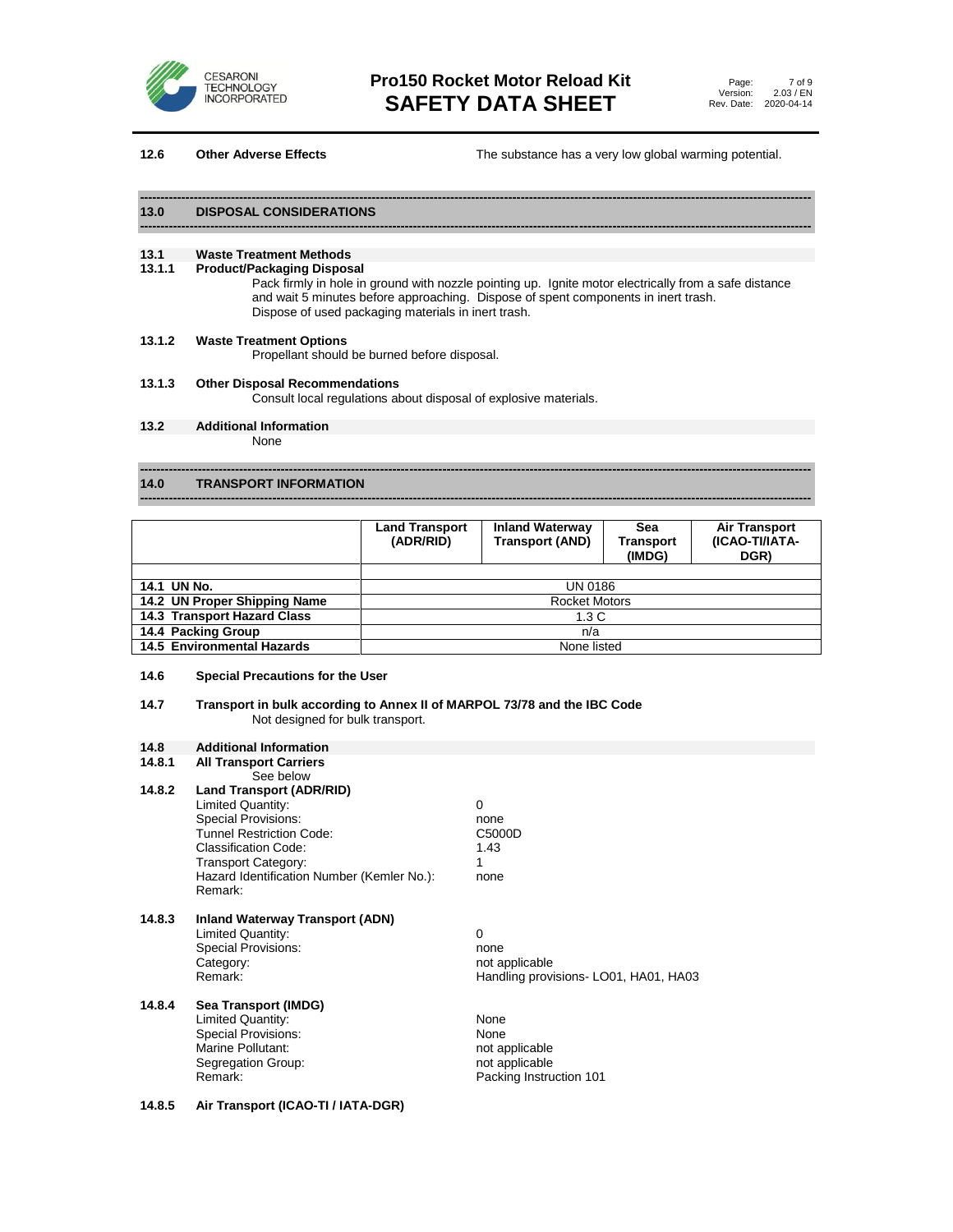

## **Pro150 Rocket Motor Reload Kit SAFETY DATA SHEET**

Limited Quantity:<br>
Special Provisions:<br>
A802 Special Provisions:

Remark: Cargo Aircraft Only, Max. 220 kg per package

#### **15.0 REGULATORY INFORMATION**

#### **15.1 Safety, Health and Environmental Regulations/Legislation**

- **15.1.1 EU Regulations**
	- **Authorizations**

CE Registration 0080.P2.18.0008<br>ADR Approval #: 10DV3 / 1125-2 / 10DV3 / 1125-2 / Rev.1

**------------------------------------------------------------------------------------------------------------------------------------------------------------------**

**------------------------------------------------------------------------------------------------------------------------------------------------------------------**

**Restrictions on Use**

Follow local regulations for use and storage of class 1.3C explosives

#### **Other EU Regulations**

#### **15.1.2 National Regulations**

#### **Canada**

This product has been classified according to the hazard criteria of the Canadian Controlled Products Regulations (CPR) and the SDS contains all of the information required by the CPR.

| WHMIS Classification:               | Not Controlled (explosive)                          |
|-------------------------------------|-----------------------------------------------------|
| Canadian Explosives Classification: | Rocket Motors - <b>R2, PE3</b>                      |
|                                     | These products are authorized explosives in Canada. |

The Pro150 motor is considered "Controlled Goods" in Canada under the Controlled Goods Regulations.

#### **United States of America**

EPA Hazard Categories (SARA 311,312)

Hazardous Chemical Lists

| CERCLA Hazardous Substance (40 CFR 302.4)        | No |
|--------------------------------------------------|----|
| SARA Extremely Hazardous Substance (40CFR 355)   | No |
| SARA Toxic Chemical (40CFR 372.65)               | No |
| Massachusetts Right-To-Know Substance List (MSL) | No |
| Pennsylvania Right-To-Know Substance List        | No |
| New Jersey Worker & Community Right-To-Know Act  | No |
| California Proposition 65                        | No |

**Chemical Inventories**

| Canada               | All ingredients are listed on the DSL.                           |
|----------------------|------------------------------------------------------------------|
| <b>United States</b> | All ingredients are listed on the TSCA Inventory.                |
| Europe               | All ingredients are listed on the EINECS inventory.              |
| Australia            | All ingredients are listed on the AICS Inventory.                |
| China                | All ingredients are listed on the IECSC Inventory.               |
| Japan                | All ingredients are listed on the ENCS Inventory.                |
| Korea                | All ingredients are listed on the Existing Chemicals List (ECL). |
| Philippines          | All ingredients are listed on the PICCS.                         |
|                      |                                                                  |

#### **15.2 Chemical safety Assessment**

A Chemical Safety Assessment is not required for this product.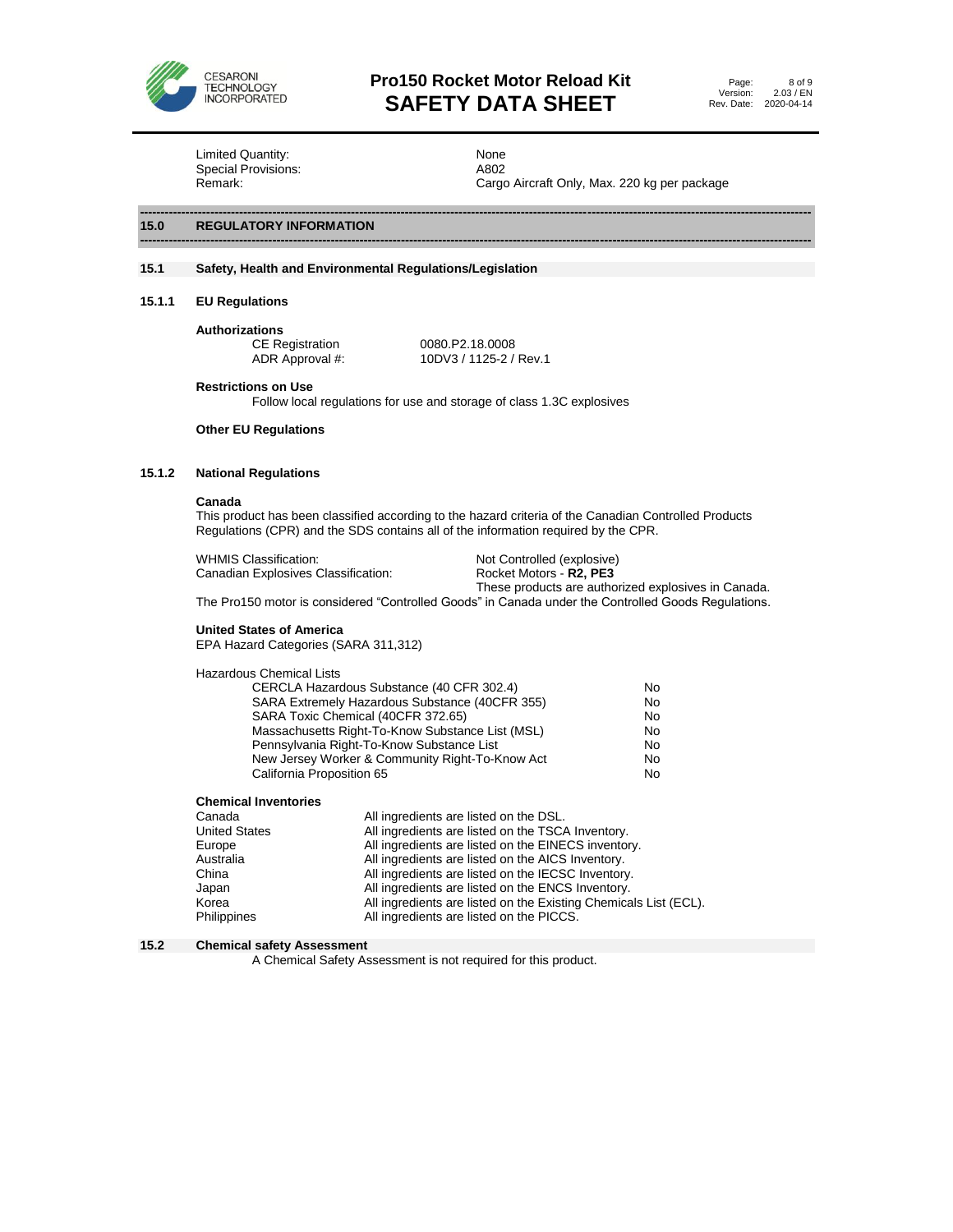

#### ------------------------------------------------------------------------------------------------------------------------------------------------------------------ **16.0 OTHER INFORMATION**

**16.1 Changes From Last Version** Updated 15.1.1

| 16.2 | <b>Abbreviations and Acronyms</b> |  |
|------|-----------------------------------|--|
|------|-----------------------------------|--|

| DNEL | Derived No-Effect Exposure Limit |
|------|----------------------------------|
| НS   | Globally Harmonized System       |
| PNEL | Predicted No Effect level        |

- **16.3 Key Literature References and Sources of Data** GESTIS
- **16.4 Classification for mixtures and used evaluation method according to regulation (EC) 1207/2008 [CLP]** No tests conducted.

#### **16.5 Relevant R-, H-, and EUH- Phrases**

| <b>Risk Phrases:</b> |                                                                          |
|----------------------|--------------------------------------------------------------------------|
| <b>R2</b>            | Risk of explosion by shock, friction, fire or other sources of ignition. |
| R 11                 | Highly flammable                                                         |
| R 44                 | Risk of explosion if heated under confinement.                           |
| Safety Phrases:      |                                                                          |
| S <sub>1/2</sub>     | Keep locked up and out of the reach of children.                         |
| S8                   | Keep container dry.                                                      |
| S 15                 | Keep away from heat.                                                     |
| S 16                 | Keep away from sources of ignition -- No smoking.                        |
| S 17                 | Keep away from combustible material.                                     |
| S 18                 | Handle and open container with care.                                     |
| - - -                | .                                                                        |

- **S 33** Take precautionary measures against static discharges.
- **S 41** In case of fire and/or explosion do not breathe fumes.

#### **16.6 Training Advice**

Follow supplied instructions carefully.

#### **16.7 Further Information**

| SDS Prepared by:                 | <b>Regulatory Affairs Department</b><br>Cesaroni Technology Inc.<br>P.O. Box 246<br>2561 Stouffville Rd.<br>Gormley, ON<br>Canada L0H 1G0 |
|----------------------------------|-------------------------------------------------------------------------------------------------------------------------------------------|
| Telephone:<br>Fax:<br>Web Sites: | 905-887-2370 x239<br>905-887-2375<br>www.cesaronitech.com<br>www.Pro38.com                                                                |

The data in this Safety Data Sheet relates only to the specific material or product designated herein and does not relate to use in combination with any other material or in any process.

The information above is believed to be accurate and represents the best information currently available to us. However, we make no warranty of merchantability<br>or any other warranty, express or implied, with respect to suc investigations to determine the suitability of the information for their particular purposes. In no way shall the company be liable for any claims, losses, or damages of any third party or for lost profits or any special, indirect, incidental, consequential or exemplary damages, howsoever arising, even if the company has been advised of the possibility of such damages.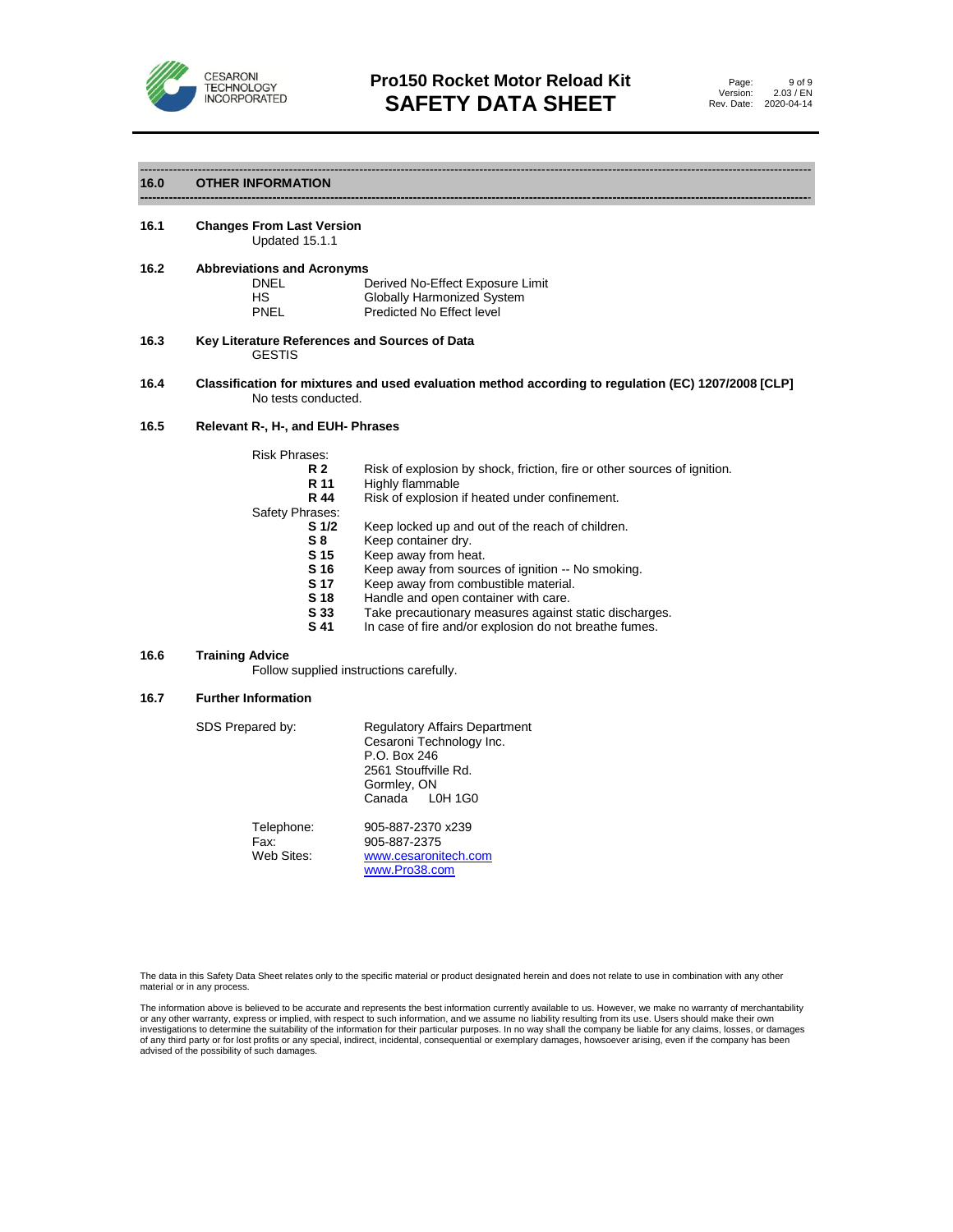

|                                                  |                                                                                                                                                                                                                |                                                                                                                                          | 1.0 Identification du mélange et de l'entreprise                                                                                                                                              |                      |                                                                                                                                                                                                                                                                                                                         |
|--------------------------------------------------|----------------------------------------------------------------------------------------------------------------------------------------------------------------------------------------------------------------|------------------------------------------------------------------------------------------------------------------------------------------|-----------------------------------------------------------------------------------------------------------------------------------------------------------------------------------------------|----------------------|-------------------------------------------------------------------------------------------------------------------------------------------------------------------------------------------------------------------------------------------------------------------------------------------------------------------------|
| 1.1                                              | Identificateur de produit                                                                                                                                                                                      |                                                                                                                                          |                                                                                                                                                                                               |                      |                                                                                                                                                                                                                                                                                                                         |
| Nom du Produit:                                  |                                                                                                                                                                                                                |                                                                                                                                          | Moteur de Fusée Pro150                                                                                                                                                                        |                      |                                                                                                                                                                                                                                                                                                                         |
| <b>Synonymes:</b>                                |                                                                                                                                                                                                                |                                                                                                                                          | moteur de fusée, propergol solide                                                                                                                                                             |                      |                                                                                                                                                                                                                                                                                                                         |
|                                                  | Numéros de pièce:                                                                                                                                                                                              |                                                                                                                                          | Moteurs:                                                                                                                                                                                      | P150R-Y-#G-XX<br>Ou: | $Y =$ sorte (A = délai adjustable, C = trou C)<br>$#$ = numéro de grains &<br>$XX =$ sorte de propergol                                                                                                                                                                                                                 |
| 1.2                                              | <b>Utilisations</b>                                                                                                                                                                                            |                                                                                                                                          |                                                                                                                                                                                               |                      |                                                                                                                                                                                                                                                                                                                         |
| Utilisation:                                     |                                                                                                                                                                                                                |                                                                                                                                          |                                                                                                                                                                                               |                      | moteur à propergol solide pour des fusées passé-temps                                                                                                                                                                                                                                                                   |
| 1.3                                              | Détails du fournisseur de la FDS                                                                                                                                                                               |                                                                                                                                          |                                                                                                                                                                                               |                      |                                                                                                                                                                                                                                                                                                                         |
| <b>Fabricant / Fournisseur:</b>                  |                                                                                                                                                                                                                | Cesaroni Technology Inc.<br>P.O. Box 246<br>2561 Stouffville Rd.<br>Gormley, Ont.<br>Canada L0H 1G0<br>courriel: regulatory@cesaroni.net |                                                                                                                                                                                               |                      |                                                                                                                                                                                                                                                                                                                         |
| 1.4                                              | Numéros téléphoniques d'urgence                                                                                                                                                                                |                                                                                                                                          |                                                                                                                                                                                               |                      |                                                                                                                                                                                                                                                                                                                         |
|                                                  | <b>Numéros Téléphoniques:</b><br>Information au sujet du produit:<br>Tel: +1-905-887-2370<br>Fax: +1-905-887-2375<br>Numéro téléphonique d'urgence 24 Heures: Tel: +1-613-996-6666 (CANUTEC)                   |                                                                                                                                          |                                                                                                                                                                                               |                      |                                                                                                                                                                                                                                                                                                                         |
| 2.0                                              | <b>IDENTIFICATION DES DANGERS</b>                                                                                                                                                                              |                                                                                                                                          |                                                                                                                                                                                               |                      |                                                                                                                                                                                                                                                                                                                         |
| 2.1                                              | <b>Classification</b>                                                                                                                                                                                          |                                                                                                                                          |                                                                                                                                                                                               |                      |                                                                                                                                                                                                                                                                                                                         |
|                                                  | <b>Classification:</b> Objet Explosible - Division 1.3<br>(UN GHS - ST-SG-AC10-30-Rev5e)<br>(SIMDUT 2015 - Canada, HazCom 2012 - USA, Regulation (EC) No. 1272/2008 [CLP] - EU, 67/548/EEC or 1999/45/EC - EU) |                                                                                                                                          |                                                                                                                                                                                               |                      |                                                                                                                                                                                                                                                                                                                         |
| $2.2\phantom{0}$                                 | Éléments d'étiquetage                                                                                                                                                                                          |                                                                                                                                          |                                                                                                                                                                                               |                      |                                                                                                                                                                                                                                                                                                                         |
| Mention d'avertissement: Danger<br>Pictogrammes: |                                                                                                                                                                                                                |                                                                                                                                          |                                                                                                                                                                                               |                      |                                                                                                                                                                                                                                                                                                                         |
|                                                  | <b>Mentions de danger:</b>                                                                                                                                                                                     |                                                                                                                                          |                                                                                                                                                                                               |                      | H203 Explosif; danger d'incendie, d'effet de soufflé ou de projection                                                                                                                                                                                                                                                   |
|                                                  | Conseils de prudence<br>P <sub>210</sub><br>P234<br>P <sub>250</sub><br>P372<br>P373<br>P401<br>P501                                                                                                           | d'ignition. Ne pas fumer                                                                                                                 | Conserver uniquement dans l'emballage d'origine<br>Èviter les abrasions/les chocs/les frottements.<br>P370+P380 En cas d'incendie: Evacuer la zone.<br>En cas d'incendie: Risque d'explosion. |                      | Tenir à l'écart de la chaleur, des étincelle, des flames nues et de toute autre source<br>NE PAS combattre l'incendie lorsque le feu attient les explosifs.<br>Stocker conformément à la reglementation locale/régionale/nationale.<br>Eliminer le contenu conformément à la reglementation locale/régionale/nationale. |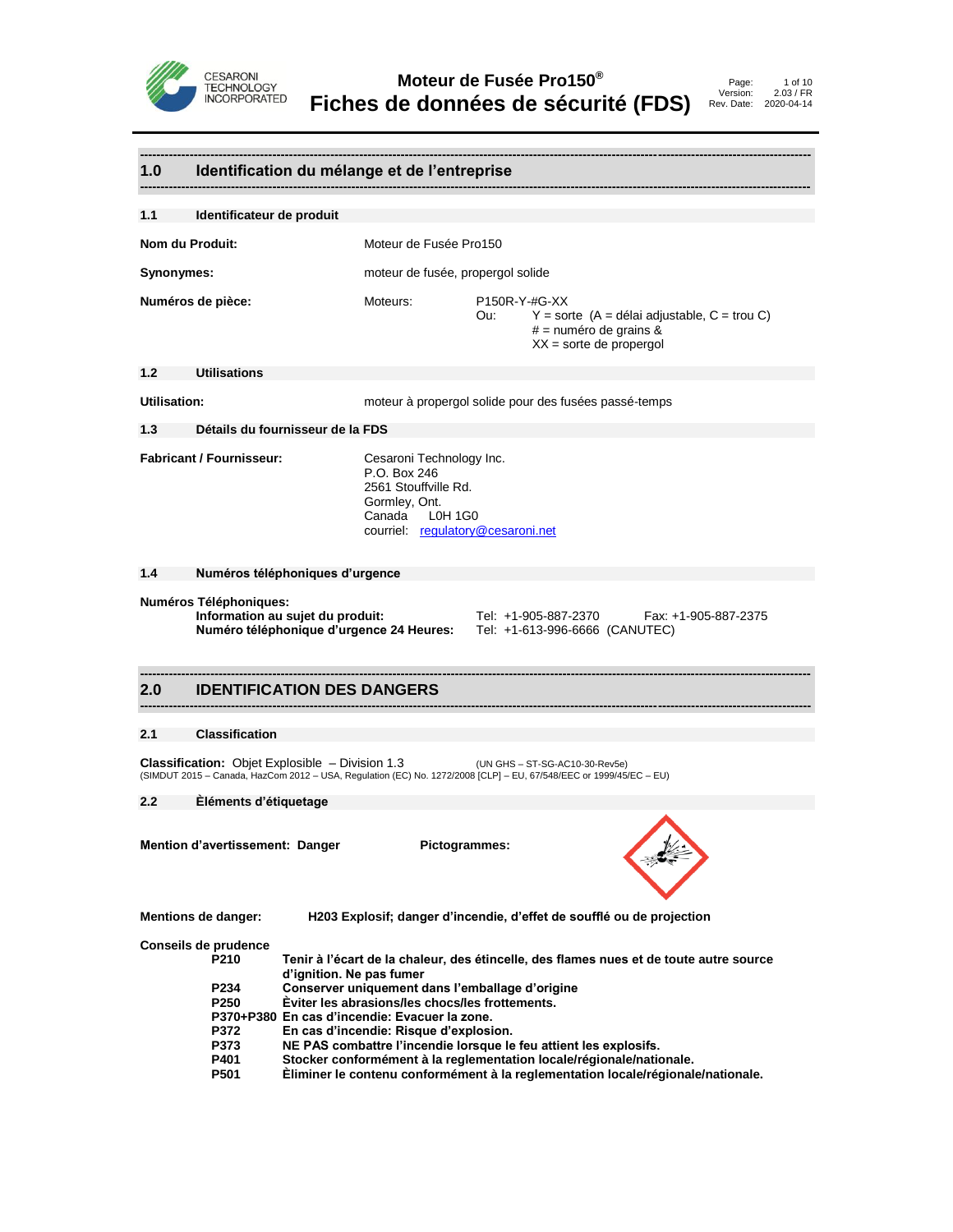

#### **2.3 Autres Dangers**

#### **Sommaire:**

Cesmoteurs contient des cylindres de propergol solide, enfermés dans des pièces inertes. Les moteurs Pro150 sont classés comme des explosifs, et peuvent causer des blessures graves, y compris la mort si elle est utilisée de manière incorrecte. Tous les explosifs sont dangereux et doivent être manipulés avec soin et utilisés conformément aux procédures de sécurité approuvées sous la direction du personnel expérimenté, compétent en conformité avec toutes les lois et règlements fédéraux, provinciaux et municipaux applicables. Éviter d'inhaler les produits de combustion

#### **Effets potentiels sur la santé:**

.

#### **Les yeux:**

Pas une voie d'exposition probable. Peut provoquer une irritation des yeux.

**La peau:**

Pas une voie d'exposition probable. Faible risque pour la manutention normale.

#### **Ingestion:**

Pas une voie d'exposition probable.

#### **Inhalation:**

Pas une voie d'exposition probable. Peut entraîner une irritation des voies respiratoires. Ne pas inhaler les produits de combustion.

#### **------------------------------------------------------------------------------------------------------------------------------------------------------------------ 3.0 COMPOSITION / INFORMATION SUR LES COMPOSANTS**

#### **3.1 Substances n/a**

#### **3.2 Mélanges**

#### **3.2.1 Description des mélanges**

Les modules de recharge Pro150 contiennent les composantes dangereuses énumérées ci-dessous.

**------------------------------------------------------------------------------------------------------------------------------------------------------------------**

Propergol les cylindres de perchlorate d'ammonium et des métaux en poudre distribués en caoutchouc synthétique

#### **3.2.2 Composants Dangereux**

#### **Propergol**

| Composant      | <b>No. CAS</b> | No. EC    | No. d'enregistrement  | %         | <b>Classification selon Regulation</b> |
|----------------|----------------|-----------|-----------------------|-----------|----------------------------------------|
|                |                |           | <b>REACH</b>          | [poids]   | (EC) No. 1278/2008 (CLP)               |
| Perchlorate d' | 7790-98-9      | 232-235-1 | 01-2119490079-30-0000 | 40-85%    | O: R9                                  |
| Ammonium       |                |           |                       |           | R44                                    |
| Poudres de     |                |           |                       | $1 - 45%$ |                                        |
| métal          |                |           |                       |           |                                        |
| caoutchouc     |                |           |                       | 10-30 %   | Pas Classifié                          |
| synthétique    |                |           |                       |           |                                        |

**------------------------------------------------------------------------------------------------------------------------------------------------------------------**

#### **------------------------------------------------------------------------------------------------------------------------------------------------------------------ 4.0 PREMIERS SECOURS**

#### **4.1 Description des premiers secours**

#### **4.1.1 Information générale**

Des brûlures peuvent être traitées comme des brûlures réguliers , en suivant les procédures de premiers soins normales.

#### **4.1.2 Après Inhalation**

Retirer de l'exposition et de mettre à l'air frais immédiatement. Si elle ne respire pas , donner la respiration artificielle . Si respirer est difficile, donnez de l'oxygène. Obtenir des soins médicaux .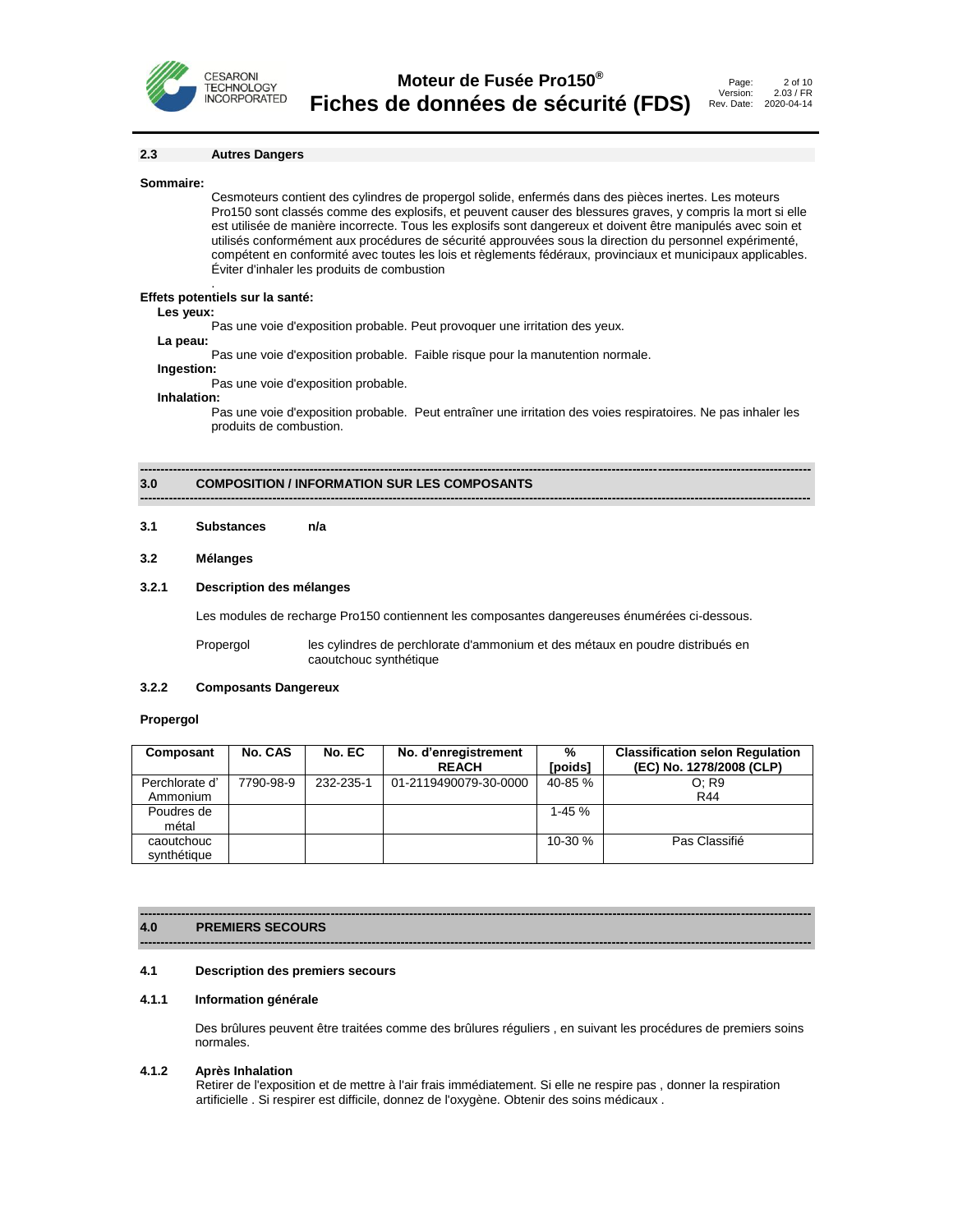

#### 3 of 10 2.03 / FR 2020-04-14

#### **4.1.3 Après contact avec la peau**

La plupart des gens ne réagissent pas au contact avec la peau . S'il n'y a aucun signe de réaction ou une irritation cutanée , rincer la peau avec beaucoup de savon et de l'eau pendant au moins 15 minutes tout en enlevant les vêtements et les chaussures contaminés . Obtenir des soins médicaux si l'irritation persiste.

#### **4.1.4 Après contact avec les yeux**

Rincer immédiatement les yeux avec beaucoup d'eau pendant au moins 15 minutes , en soulevant de temps en temps les paupières supérieures et inférieures . Obtenir des soins médicaux.

#### **4.1.5 Aprè l'ingestion**

NE PAS faire vomir. Si conscient et alerte, rincer la bouche et boire 2-4 tasses de lait ou d'eau.

#### **4.1.6 Protection de la secouriste**

Éviter d'inhaler les produits de combustion.

#### **4.2 Les symptômes les plus importants et effets, aigus et différés**

**4.2.1 Symptômes:** Démangeaison de la peau

#### **4.2.2 Effets:** Démangeaison peut indiquer la sensibilité au propergol

#### **4.3 Indication des éventuels soins médicaux immédiats et traitements particuliers nécessaires**

**4.3.1 Notes pour le médecin:** Traiter avec des procédures régulières

#### **4.3.2 Traitement spécial:**

Aucun traitement spécial requis

#### **------------------------------------------------------------------------------------------------------------------------------------------------------------------ 5.0 MESURES DE LUTTE CONTRE L'INCENDIE**

#### **5.1 Moyens d'extinction:**

#### **5.1.1 Moyens d'extinction appropriés** En cas d'incendie , utiliser de l'eau , produit chimique sec , mousse chimique ou de la mousse résistant à l'alcool pour contenir le feu environnant.

**------------------------------------------------------------------------------------------------------------------------------------------------------------------**

**5.1.2 Moyens d'extinction inappropriés** Aucun

#### **5.2 Dangers particuliers résultant de la substance ou du mélange**

#### **5.2.1 Produits de combustion dangereux**

Lors d'un incendie, des gaz irritants et hautement toxiques, y compris l'acide chlorhydrique, peuvent être produits par la décomposition thermique ou la combustion.

#### **5.3 Conseils aux pompiers**

Gardez toutes les personnes et des matières dangereuses à l'extérieur. Il est physiquement impossible d'éteindre propergol brûlant. Laisser brûler et empêcher les flammes de se propager à des zones environnantes. Éviter de respirer les produits d'échappement Comme pour tout incendie, porter un appareil respiratoire autonome à surpression, MSHA / NIOSH (approuvé ou équivalent), et équipement complet de protection.

#### **5.4 Information additionnelle**

Ces articles brûlent rapidement et génèrent une flamme pendant une courte période de temps. La poudre noire est un explosif déflagrante. Il est très sensible à la flamme et étincelle et peut également être mis à feu par les frottements et aux chocs. Lorsque enflammé unconfined, il brûle avec une violence explosive et va exploser en cas d'inflammation, même sous légère confinement. Ne pas inhaler les produits de combustion.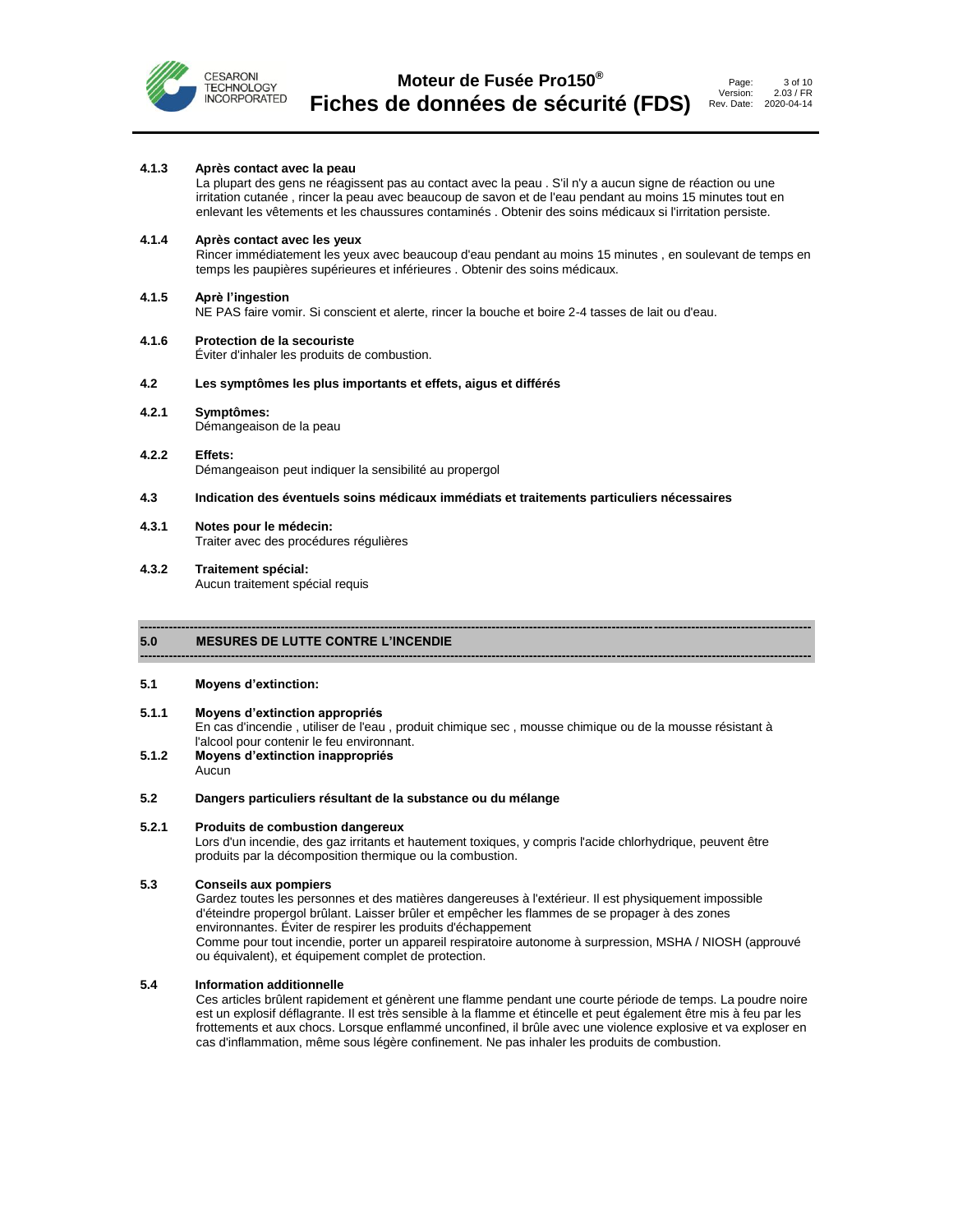

#### **------------------------------------------------------------------------------------------------------------------------------------------------------------------ 6.0 MESURES À PRENDRE EN CAS DE DISPERSION ACCIDENTELLE**

| 6.1   |                                                              | Précautions individuelles, équipement de protection et mesures d'urgence                                                                                                  |
|-------|--------------------------------------------------------------|---------------------------------------------------------------------------------------------------------------------------------------------------------------------------|
| 6.1.1 | Pour les non-secouristes<br><b>Equipement protecteur:</b>    | Si aucune source d'inflammation présente, aucun équipement de<br>protection individuelle spéciale est nécessaire.                                                         |
|       | Procédures d'urgence:                                        | Remplacer des articles dans l'emballage et les boîtes et sceller. Balayer<br>ou ramasser à l'aide des outils anti-étincelles.                                             |
| 6.1.2 | <b>Pour les secouristes</b><br><b>Equipement protecteur:</b> | Si aucune source d'inflammation présente, aucun équipement de<br>protection individuelle spéciale est nécessaire.                                                         |
| 6.2   | Précautions pour la protection de l'environnement:           | Assurez-vous de balayer ou ramasser le déversement complet.                                                                                                               |
| 6.3   | Méthodes et matériaux de confinement et de nettoyage         |                                                                                                                                                                           |
| 6.3.1 | <b>Pour le confinement:</b>                                  | Empêcher les moteurs de contaminer les eaux.<br>Pour les déversements de poudre noire, empêcher le vent de transporter<br>des particules loin.                            |
| 6.3.2 | Pour le nettoyage:                                           | Nettoyer les déversements immédiatement. Remplacer des articles dans<br>l'emballage et les boîtes et sceller. Balayer ou ramasser à l'aide des outils<br>anti-étincelles. |
| 6.3.3 | <b>Autres informations:</b>                                  | Aucun                                                                                                                                                                     |
| 6.4   | Référence à d'autres rubriques                               | Voir la section 13 pour les procédures d'élimination.                                                                                                                     |
| 6.5   | <b>Autres informations:</b>                                  | Aucun                                                                                                                                                                     |
|       |                                                              |                                                                                                                                                                           |

**7.0 MANIPULATION ET STOCKAGE**

#### **7.1 Précautions à prendre pour une manipulation sans danger**

#### **7.1.1 Mesures de protection:**

| Conseils de manipulation:      | Ne pas mettre dans les yeux, sur la peau ou les vêtements. Ne<br>pas goûter ou avaler. Eviter tout contact prolongé ou répété avec<br>la peau. Suivez les instructions du fabricant pour l'utilisation. |                                                                                                                                            |
|--------------------------------|---------------------------------------------------------------------------------------------------------------------------------------------------------------------------------------------------------|--------------------------------------------------------------------------------------------------------------------------------------------|
| Précautions d'incendie:        | Tenir à l'écart de toute source de chaleur ou d'inflammation.                                                                                                                                           |                                                                                                                                            |
|                                |                                                                                                                                                                                                         |                                                                                                                                            |
| Précautions environnementales: | Conservez dans un endroit frais et sec.                                                                                                                                                                 |                                                                                                                                            |
|                                |                                                                                                                                                                                                         |                                                                                                                                            |
|                                |                                                                                                                                                                                                         | Empêchements de la generation des aérosols et poussières: n'est pas applicable<br>Conseils d'ordre général en matière d'hygiène du travail |

**------------------------------------------------------------------------------------------------------------------------------------------------------------------**

| 7.2 | Conditions d'un stockage sûr, y compris d'éventuelles incompatibilités<br>Mesures techniques et conditions de stockage: |                                                                                           |
|-----|-------------------------------------------------------------------------------------------------------------------------|-------------------------------------------------------------------------------------------|
|     |                                                                                                                         | Conserver dans un endroit frais et sec, loin des sources de<br>chaleur ou d'inflammation. |
|     | Matériaux d'emballage:                                                                                                  |                                                                                           |
|     |                                                                                                                         | Conserver dans son emballage d'origine jusqu'à ce que juste<br>avant son utilisation.     |
|     | Exigences concernant les lieux et conteneurs de stockage:                                                               |                                                                                           |
|     |                                                                                                                         | Stocker conformément aux exigences locales pour les explosifs.                            |
|     | Indications concernant le stockage:                                                                                     | pas applicable                                                                            |
|     | Classe de stockage:                                                                                                     | pas applicable                                                                            |
|     | Matières à éviter:                                                                                                      | Ne pas stocker avec des matières combustibles.                                            |
|     | Pour en savoir plus sur les conditions de stockage.:                                                                    | pas applicable                                                                            |
|     |                                                                                                                         |                                                                                           |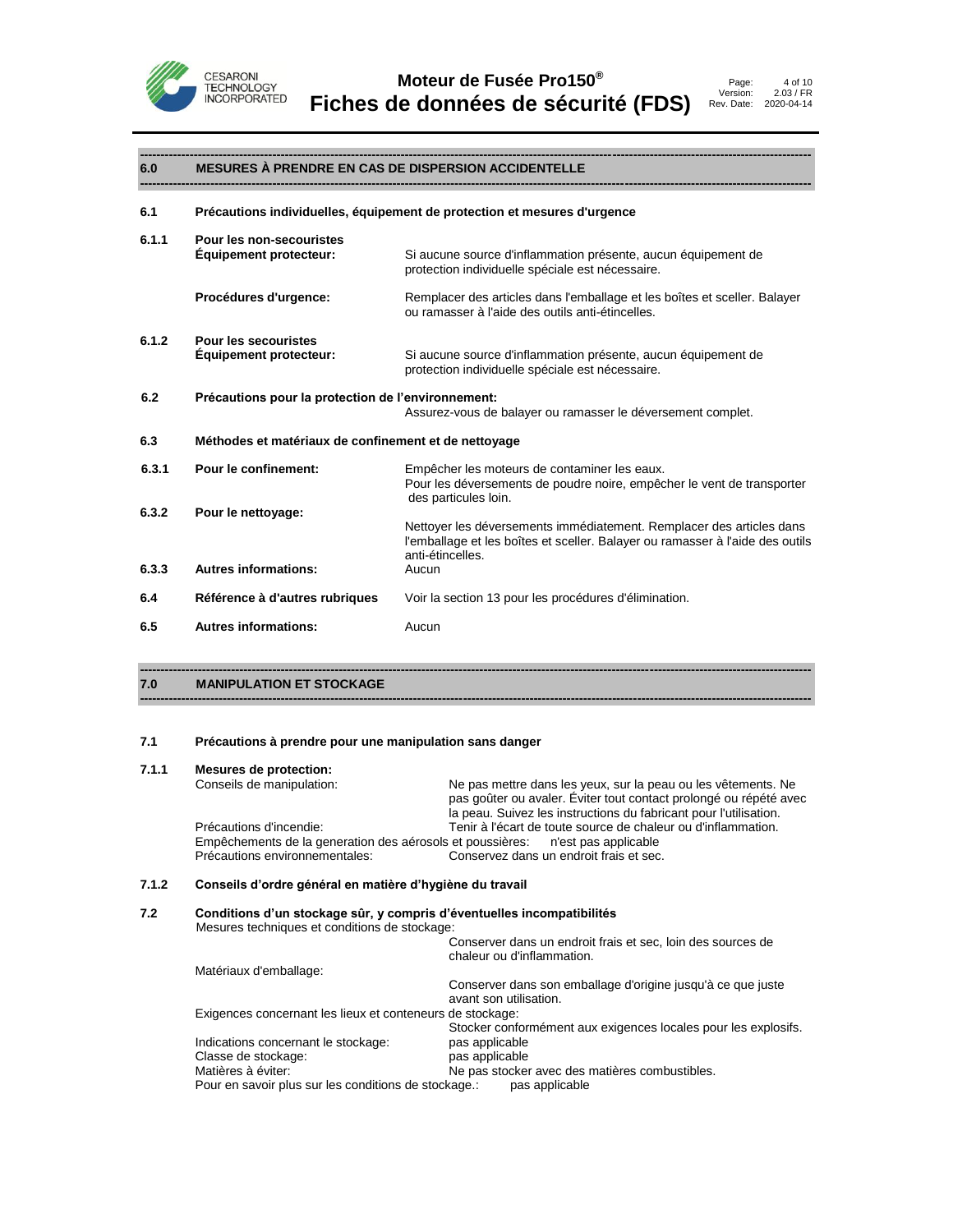

**7.3 Utilisation(s) finale(s) particulière(s):**

Utiliser selon les instructions fournies. Utilisations finales particulaires: Utilisez conformément à la réglementation nationale pour la fuséologie à haute puissance. (Par example. Association canadienne de la fuséologie, Tripoli Rocketry Association, etc.)

#### **------------------------------------------------------------------------------------------------------------------------------------------------------------------ 8.0 CONTRÒLES DE L'EXPOSITION / PROTECTION INDIVIDUELLE**

#### **8.1 Paramètres de contrôle**

- **8.1.1 Valeurs limites d'exposition professionnelle** Aucun limites d'exposition professionnelle énumérés
- **8.1.2 Valeurs limites biologique** Aucun limites biologique énumérés
- **8.1.3 Limites d'exposition à utilisation prévue**
- **8.1.4 Valeurs DNEL/PNEC** Prechlorate d'Ammonium L'exposition à long terme – inhalation – effets systémiques DNEL  $0.28 \text{ mg/m}^3$

Aucun valeur PNEC énuméré.

- **8.1.5 Mesures de control des resques** Employer de bonnes pratiques d'hygiène industrielle.
- **8.2 Contrôles de l'exposition**
- **8.2.1 Contrôles techniques appropriés**

Utiliser une ventilation antidéflagrante suffisante pour maintenir les concentrations atmosphériques en bas. Tout le matériel et les surfaces de travail doivent être mis à la terre.

#### **8.2.2 Mesures de protection individuelle, telles que les équipements de protection individuelle**

#### **8.2.2.1 Protection des yeux/du visage**

Porter des lunettes de protection appropriées ou des lunettes de sécurité chimique tel que décrit par la protection oculaire et faciale des règlements de l'OSHA 29 CFR 1910.133 ou la norme européenne EN166.

#### **8.2.2.2 Protection de la peau**

Les vêtements doivent être appropriés pour la manipulation des substances pyrotechniques.

#### **8.2.2.3 Protection respiratoire**

Un respirateur est généralement pas nécessaire.

**8.2.2.4 Risques thermiques**

Propergol et / ou la poudre noire brûlant peut causer des brûlures graves. Suivez les instructions fournies.

#### **8.2.3 Contrôles d'exposition liés à la protection de l'environnement**

**8.2.4 Contrôle de l'exposition des consommateurs**

Suivez les instructions fournies.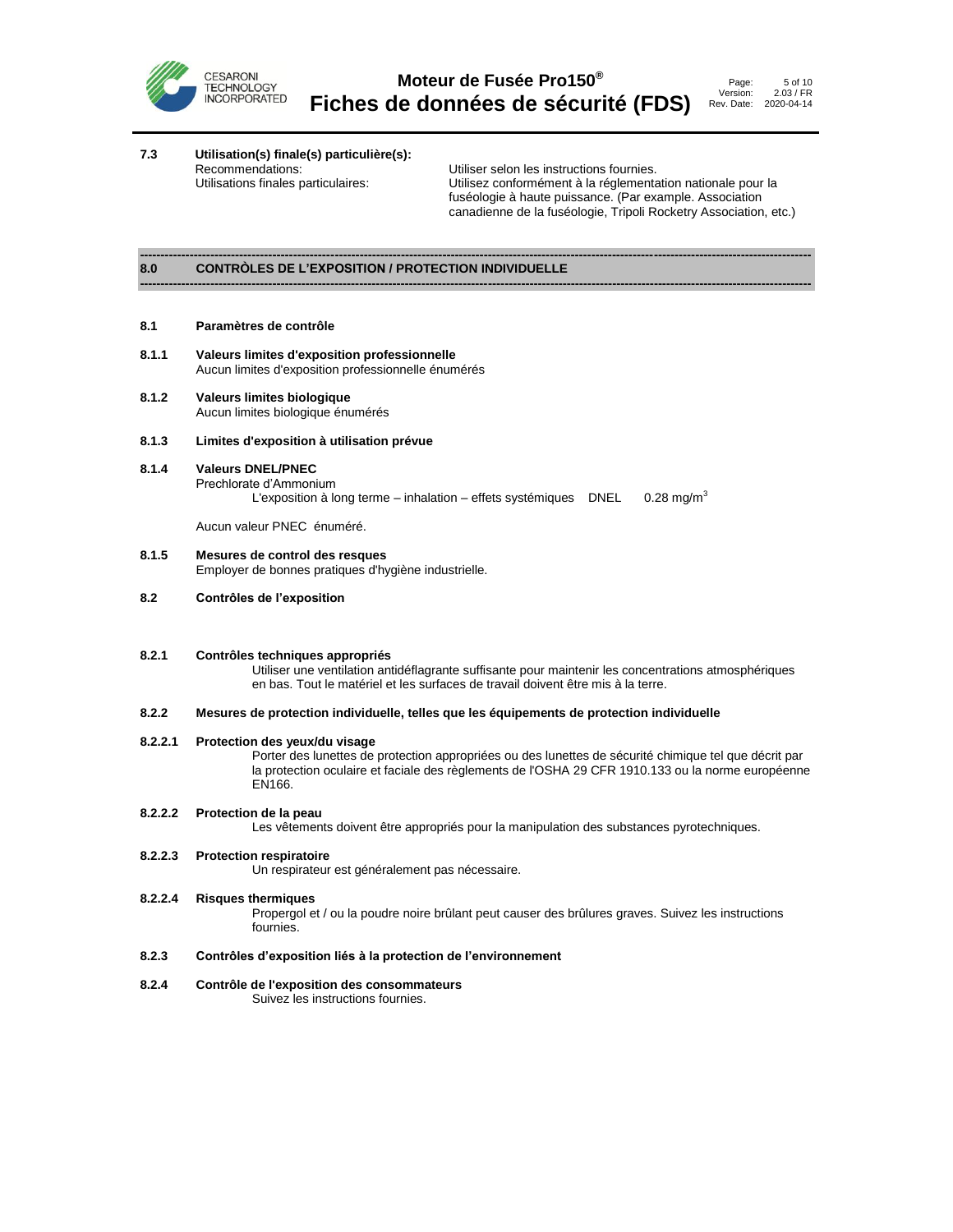

#### **------------------------------------------------------------------------------------------------------------------------------------------------------------------ 9.0 PROPRIÉTÉS PHYSIQUES ET CHIMIQUES**

#### **9.1 Informations sur les propriétés physiques et chimiques essentielles**

#### **9.1.1 Aspect**

| solide                                                               |
|----------------------------------------------------------------------|
| cylindres en caoutchouc à l'intérieur de pièces en matière plastique |
| aucun                                                                |
| indisponible.                                                        |
| indisponible.                                                        |
| indisponible.                                                        |
| indisponible.                                                        |
| indisponible.                                                        |
| indisponible.                                                        |
| indisponible.                                                        |
| indisponible.                                                        |
| indisponible.                                                        |
| $280^{\circ}$ C                                                      |
| indisponible.                                                        |
| indisponible.                                                        |
| indisponible.                                                        |
| poudre noire non protégée peut être allumé par l'impact              |
| poudre noire non protégé peut être enflammé par une décharge         |
| statique                                                             |
| $>400^{\circ}$ C                                                     |
| poudre noir est soluble dans l'eau                                   |
| poudre noir = $1.7 - 2.1$                                            |
| propergol = $1.34 - 1.83$                                            |
| pas applicable                                                       |
| pas applicable.                                                      |
|                                                                      |

#### **9.2 Autres Informations**

| Caractéristiques de sécurité     | Méthode                       | Valeur / Résultat         |
|----------------------------------|-------------------------------|---------------------------|
|                                  |                               |                           |
| Sensibilité aux chocs            | L'ONU Séries 3 (a)(i)         | "+", positive             |
| Sensibilité aux chocs            | L'ONU Séries (a)(v)           | $H50 = 27$ cm             |
| La sensibilité au frottement     | L'ONU Séries 3 (b)(i)         | 60N, "+", positive        |
| Stabilité thermique              | L'ONU Séries 3 (c) $-$ (75°C) | "-", negative             |
| Réponse au Feu                   | L'ONU Séries 3 (d)            | "-", negative             |
| Stabilité thermique              | L'ONU Séries 4 (a)            | $\frac{u}{2}$ , negative  |
| Danger de tomber                 | L'ONU Séries 4 (b)            | "-", negative             |
| Explosion de masse (monobloc)    | L'ONU Séries 6 (a)            | Aucune explosion en masse |
| Explosion de masse (feu de joie) | L'ONU Séries es 6 (c)         | Aucune explosion en masse |

**------------------------------------------------------------------------------------------------------------------------------------------------------------------**

#### **------------------------------------------------------------------------------------------------------------------------------------------------------------------ 10.0 STABILITÉ ET RÉACTIVITÉ**

**10.1 Reactivité**

#### **10.2 Stabilité chimique**

Sous le stockage à des températures ambiantes normales (moins 40 ° C à + 40 ° C), le produit est stable.

#### **10.3 Possibilité de réactions dangereuses**

Une polymérisation dangereuse ne se produira pas.

#### **10.4 Conditions à éviter**

La chaleur, l'électricité statique, la friction, l'impact

#### **10.5 Matières incompatibles**

Les matériaux combustibles ou inflammables, des matières explosives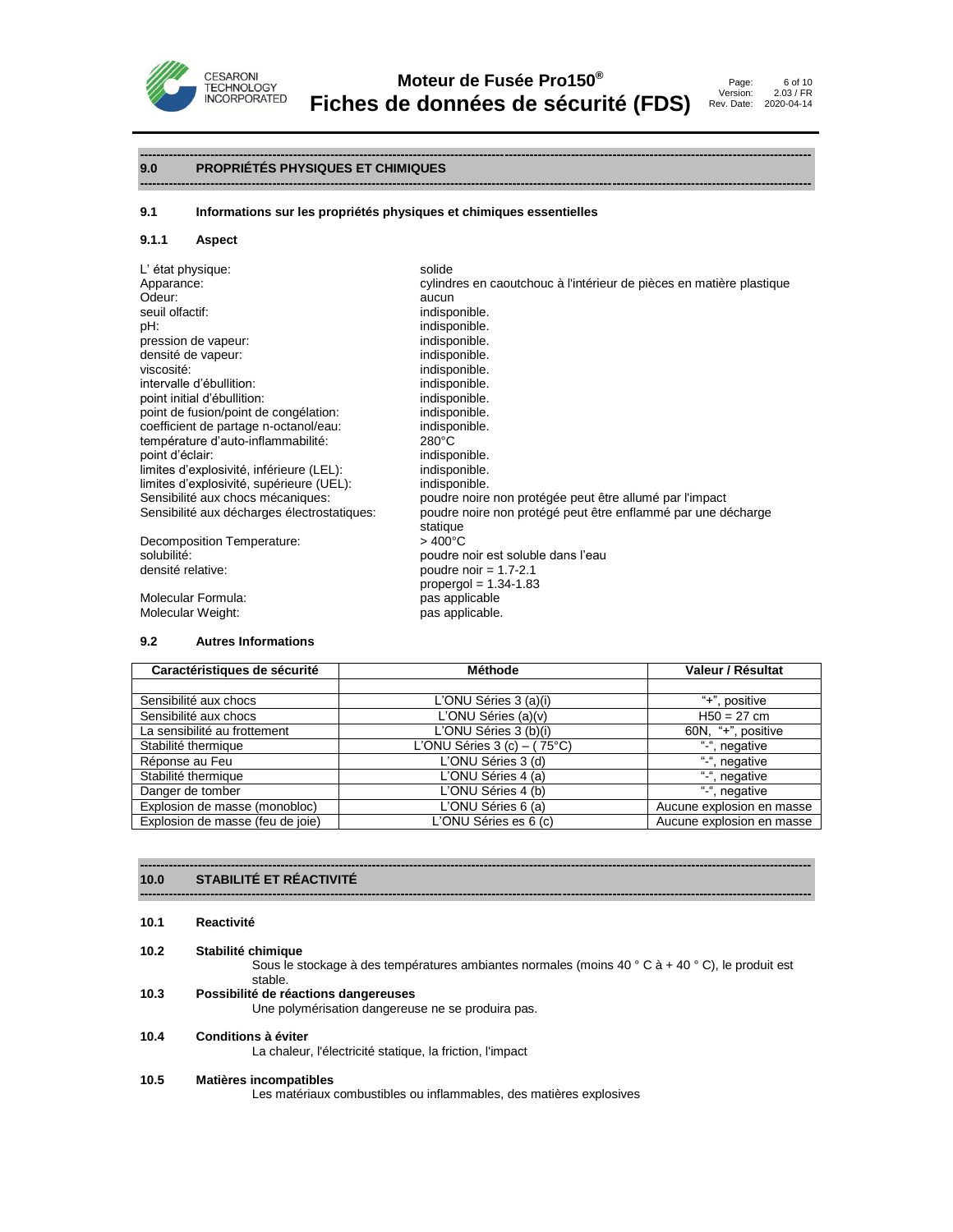



#### **10.6 Produits de décomposition dangereux**

Oxydes d'azote, l'acide chlorhydrique

#### **------------------------------------------------------------------------------------------------------------------------------------------------------------------ 11.0 INFORMATIONS TOXICOLOGIQUES**

#### **11.1 Informations sur les effets toxicologiques**

| 11.1.1 | <b>Substances</b> | pas applicable |
|--------|-------------------|----------------|
|        |                   |                |

#### **11.1.2 Mélanges**

| toxicité aiquë                          | pas de données disponibles |
|-----------------------------------------|----------------------------|
| irritation cutanée                      | pas de données disponibles |
| corrosion cutanée                       | pas de données disponibles |
| sensibilisation respiratoire ou cutanée | pas de données disponibles |
| Toxicité à dose répétée                 | pas de données disponibles |
| cancérogénicité                         | pas de données disponibles |
| mutagénicité                            | pas de données disponibles |
|                                         |                            |

**(h) toxicité pour la reproduction** pas de données disponibles

#### **11.2 Autre information**

**Les limites d'exposition:**

#### Propergol

| Composant              | No. CAS   | OSHA PEL   | <b>ACGIH TLV</b> |
|------------------------|-----------|------------|------------------|
| Prechlorate d'Ammonium | 7790-98-9 | non-établi | non-établi       |
| Poudre de métal        |           | variable   | variable         |
| caoutchouc synthétique |           | non-établi | non-établi       |

#### **------------------------------------------------------------------------------------------------------------------------------------------------------------------ 12.0 INFORMATIONS ECOLOGIQUES**

| 12.1 | Toxicité |  |  |
|------|----------|--|--|
|      |          |  |  |

- 12.2 **Persistance et dégradabilité**
- 
- 
- 
- 

Pas de données disponibles<br>Pas de données disponibles **12.3 Potentiel de bioaccumulation**<br>**12.4 Mobilité dans le sol Pas de données disponibles 12.4 Mobilité dans le sol de la partie de la partie de la partie de la partie de la partie de la partie de la**<br>**12.5 Résultats des évaluations PBT et vPvB** Pas de données disponibles **12.5 Résultats des évaluations PBT et vPvB** Pas de données disponibles **12.6 Autres effets néfastes** La substance a un très faible potentiel de réchauffement global.

#### **------------------------------------------------------------------------------------------------------------------------------------------------------------------ 13.0 CONSIDÉRATIONS RELATIVES À L'ÉLIMINATION**

#### **13.1 Méthodes de traitement des déchets**

#### **13.1.1 Élimination du produit/de l'emballage**

Emballez fermement dans le trou dans le sol avec buse pointant vers le haut. Ignite moteur électrique à partir d'une distance de sécurité et attendre 5 minutes avant d'approcher. Éliminer les composants usés dans les déchets inertes. Éliminer les matériaux d'emballage utilisés dans les déchets inertes.

#### **13.1.2 Informations pertinentes pour le traitement des déchets**

Propergol doit être brûlé avant élimination.

#### **13.1.3 Autres recommandations d'élimination**

Consulter les règlements locaux sur l'élimination des matières explosives.

**------------------------------------------------------------------------------------------------------------------------------------------------------------------**

**------------------------------------------------------------------------------------------------------------------------------------------------------------------**

#### **13.2 Information additionnelle**

Aucun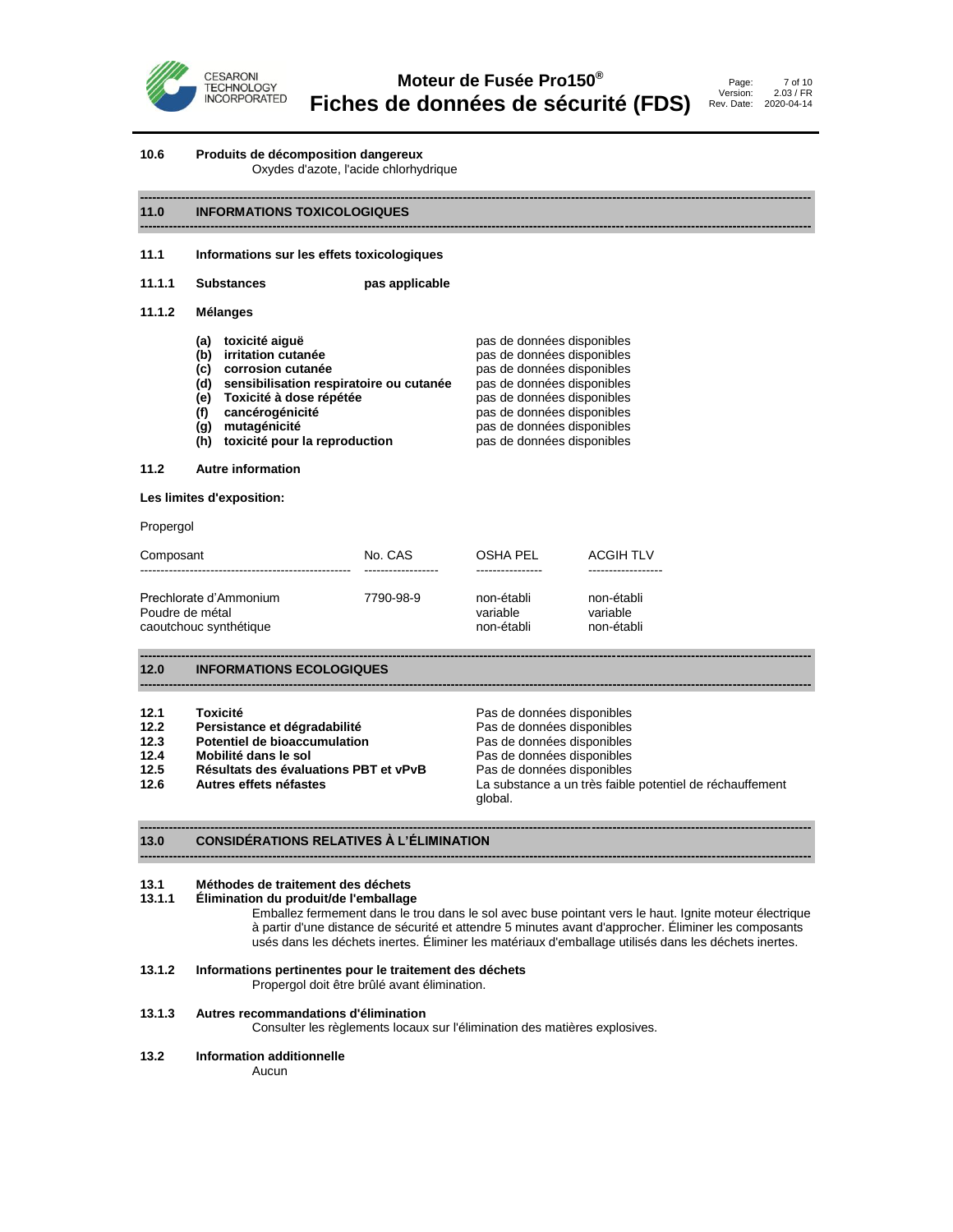

#### **------------------------------------------------------------------------------------------------------------------------------------------------------------------ 14.0 INFORMATIONS RELATINES AU TRANSPORT**

|                                   | Transport<br>terrestre<br>(ADR/RID) | <b>Transport terrestre</b><br>transports par voie<br>navigable (ADN) | Transport<br>maritime<br>(IMDG) | <b>Transport aérien</b><br>(ICAO-TI/IATA-<br>DGR) |
|-----------------------------------|-------------------------------------|----------------------------------------------------------------------|---------------------------------|---------------------------------------------------|
|                                   |                                     |                                                                      |                                 |                                                   |
| 14.1 Numéro ONU                   | 0186                                |                                                                      |                                 |                                                   |
| 14.2 Nom d'expédition des Nations | Moteur de Fusée                     |                                                                      |                                 |                                                   |
| unies                             |                                     |                                                                      |                                 |                                                   |
| 14.3 Classe(s) de danger pour le  | 1.3C                                |                                                                      |                                 |                                                   |
| transport                         |                                     |                                                                      |                                 |                                                   |
| 14.4 Groupe d'emballage           |                                     | aucun                                                                |                                 |                                                   |
| 14.5 Dangers pour l'environnement |                                     | Aucune donnée                                                        |                                 |                                                   |

**------------------------------------------------------------------------------------------------------------------------------------------------------------------**

#### **14.6 Précautions particulières à prendre par l'utilisateur**

**14.7 Transport en vrac conformément à l'annexe II de la convention Marpol et au recueil IBC»** Non conçu pour le transport en vrac.

## **14.8 Information additionnelle**

**14.8.1 Tous les transporteurs de transport**

|        | Voir ci-dessous                                 |        |
|--------|-------------------------------------------------|--------|
| 14.8.2 | <b>Transport terrestre (ADR/RID)</b>            |        |
|        | Quantité limitée:                               | 0      |
|        | Dispositions spéciales:                         | aucun  |
|        | Code de restriction Tunnel:                     | C5000D |
|        | Code de classification:                         | 1.3C   |
|        | Catégorie de Transport:                         | 1      |
|        | Numéro d'identification du danger (Kemler No.): | aucun  |
|        | Remarques:                                      |        |
|        |                                                 |        |

#### **14.8.3 Transport terrestre transports par voie navigable (ADN)** Quantité limitée: 0 Dispositions spéciales: aucun

Catégorie: en executive contractions applicable<br>
Remarques: en executive contractions provisions LO

provisions- LO01, HA01, HA03

**14.8.4 Transport Maritime (IMDG)** Quantité limitée: aucun Dispositions spéciales: Marine Pollutant: pas applicable Segregation Group:<br>Remarques:

# Instruction d'emballage 101

### **14.8.5 Transport Aérien (ICAO-TI / IATA-DGR)** Quantité limitée: aucun Dispositions spéciales: A802<br>Remarques: Avion

Avion cargo seulement, Max. 75 kg par paquet

#### **------------------------------------------------------------------------------------------------------------------------------------------------------------------ 15.0 INFORMATIONS RELATIVES À LA RÉGLEMENTATION**

#### **15.1 Réglementations/législation particulières à la substance ou au mélange en matière de sécurité, de santé et d'environnement**

**------------------------------------------------------------------------------------------------------------------------------------------------------------------**

#### **15.1.1 Regulations CE**

**Approbations**

Approbation CE: 0080.EXP.11.0013<br>Approbation ADR des Pays-Bas 10DV3/1125-1/Rev.1 Approbation ADR des Pays-Bas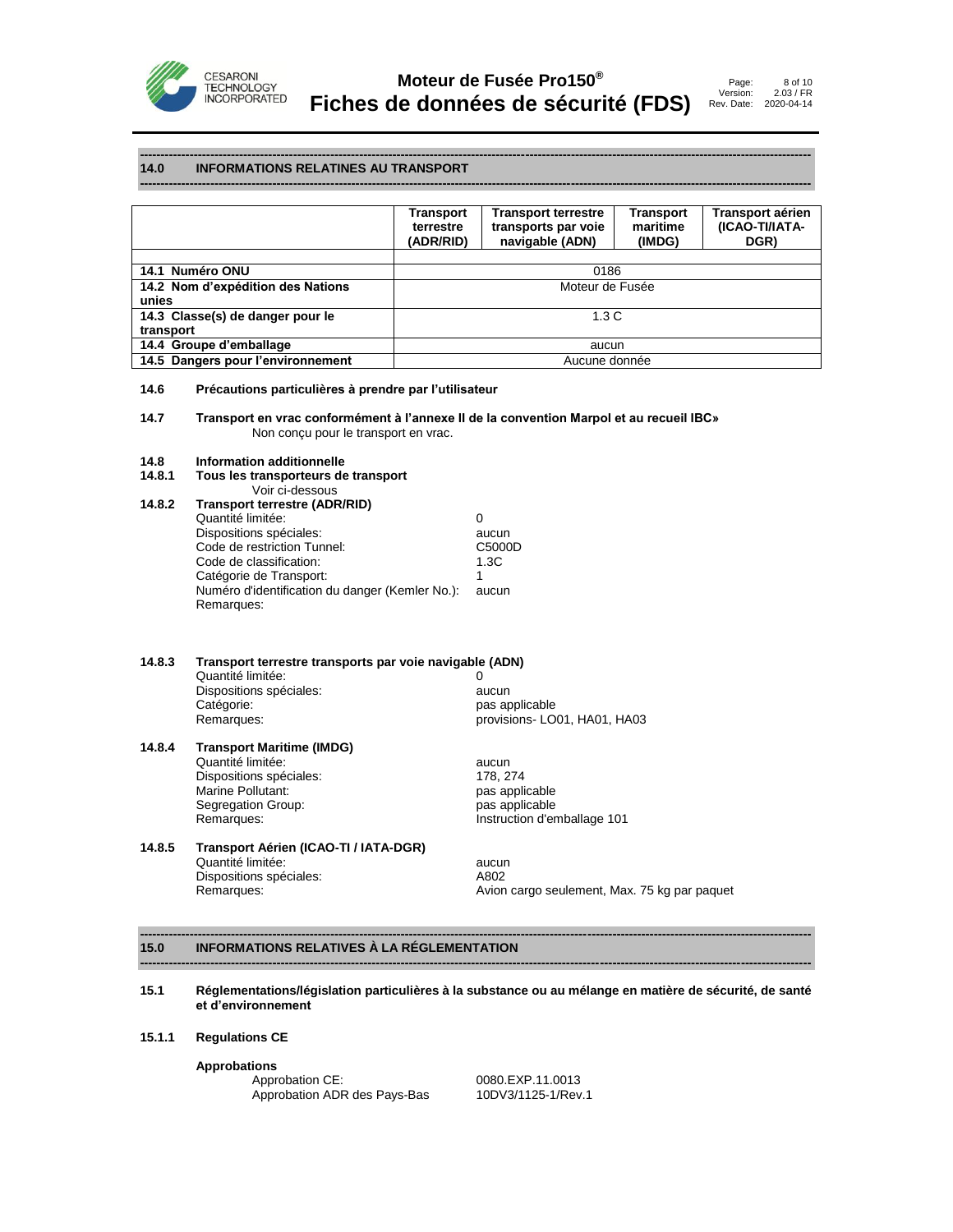

**Restrictions d'utilisation**

Suivez les réglementations locales pour l'utilisation et le stockage des explosifs de classe 1.3C.

#### **Autres règlements de l'UE**

#### **15.1.2 réglementation nationale**

#### **Canada**

Ce produit a été classé selon les critères de danger des RPC et la fiche signalétique contient toutes les informations exigée par le RPC.

| Classification SIMDUT:                   | Non contrôlé (explosive)                              |
|------------------------------------------|-------------------------------------------------------|
| Classification Canadienne des Explosifs: | Moteurs de fusée - R2, PE3                            |
|                                          | Ces produits sont des explosives autorisés au Canada. |

Ces produits sont considérés comme des «marchandises contrôlées» au Canada en vertu du Règlement sur les marchandises contrôlées.

#### **Etats-Unis d'Amerique**

Catégories de danger selon le EPA (SARA 311,312)

| Listes des produits chimiques dangereuses        |     |
|--------------------------------------------------|-----|
| CERCLA Hazardous Substance (40 CFR 302.4)        | Non |
| SARA Extremely Hazardous Substance (40CFR 355)   | Non |
| SARA Toxic Chemical (40CFR 372.65)               | Non |
| Massachusetts Right-To-Know Substance List (MSL) | Non |
| Pennsylvania Right-To-Know Substance List        | Non |
| New Jersey Worker & Community Right-To-Know Act  | Non |
| California Proposition 65                        | Non |
|                                                  |     |

#### **Les stocks de produits chimiques**

| Canada             | Tous les ingrédients sont inscrits sur la LIS.                                          |
|--------------------|-----------------------------------------------------------------------------------------|
| États Unis         | Tous les ingrédients sont inscrits sur l'inventaire du TSCA.                            |
| Europe             | Tous les ingrédients sont listés dans l'inventaire EINECS.                              |
| Australie          | Tous les ingrédients sont inscrits sur l'inventaire AICS.                               |
| Chine              | Tous les ingrédients sont inscrits sur l'inventaire IECSC.                              |
| Japon              | Tous les ingrédients sont répertoriés sur le ENCS Inventaire.                           |
| Korée              | Tous les ingrédients sont inscrits sur la liste des produits chimiques existants (ECL). |
| <b>Philippines</b> | Tous les ingrédients sont répertoriés sur le PICS.                                      |

#### **15.2 Évaluation de la sécurité chimique**

Une évaluation de la sécurité chimique est pas nécessaire pour ce produit.

**-----------------------------------------------------------------------------------------------------------------------------------------------------------------**-

#### ------------------------------------------------------------------------------------------------------------------------------------------------------------------ **16.0 AUTRES INFORMATIONS**

**16.1 Modifications a partir de la dernière version** Révision de section 15.1.1.

**16.2 Abréviations et acronymes**

| DNEL | Derived No-Effect Exposure Limit |
|------|----------------------------------|
| HS.  | Globally Harmonized System       |
| PNEL | Predicted No Effect level        |

- **16.3 principales références bibliographiques et sources de données** GESTIS
- **16.4 Classification et procédure utilisées pour établir la classification des mélanges conformément au règlement (EC) 1207/2008 [CLP]** Aucun test effectué.
- **16.5 Phrases normalisées pour les informations contenues dans le scénario d'exposition**

Phrases de risque:<br>**R 2** 

- **R 2** Risque d'explosion par le choc, la friction, le feu ou d'autres sources d'ignition.<br>**R 11** Facilement inflammable
- **Facilement inflammable**